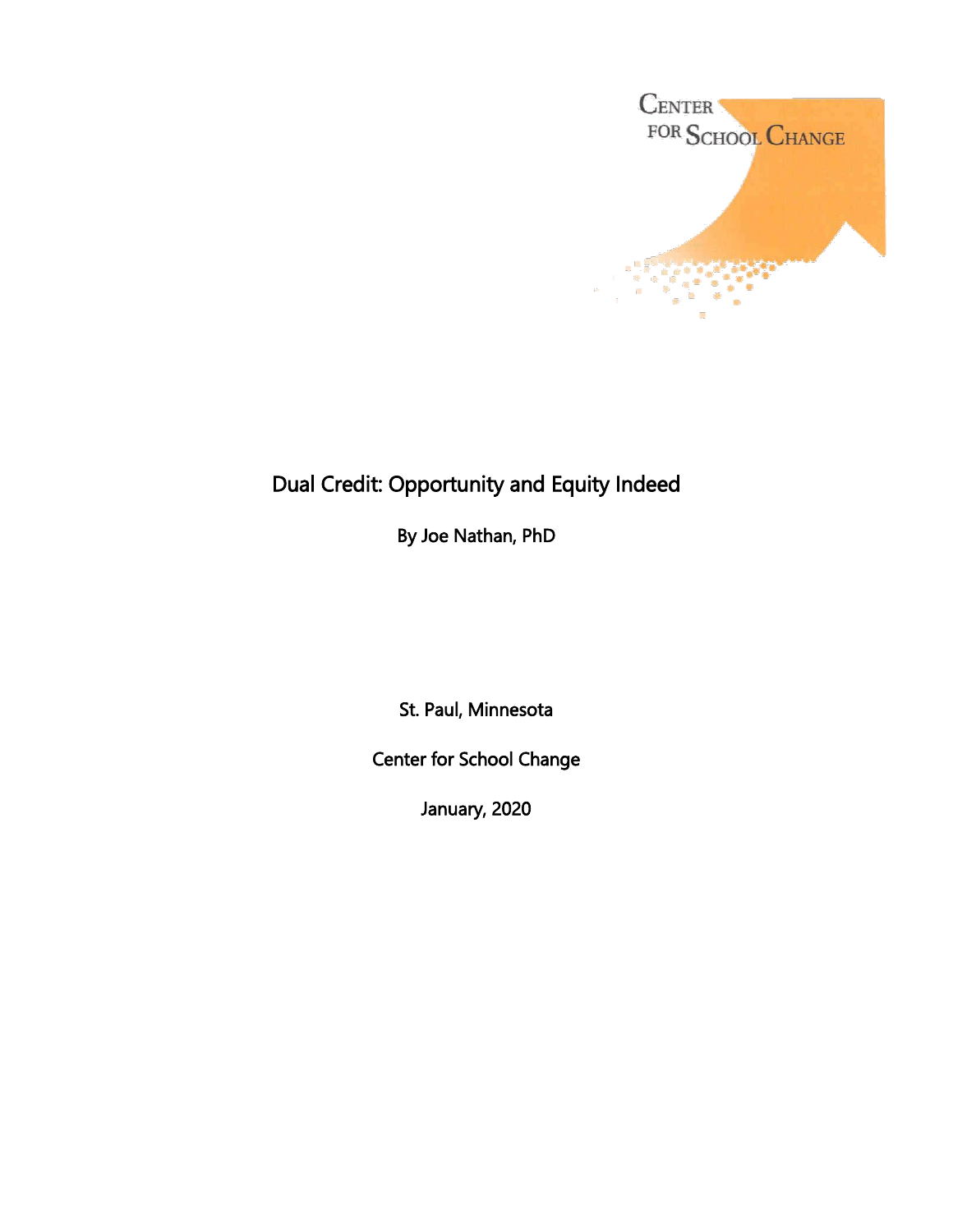# Dual Credit: Equity Indeed Executive Summary

Research shows that expanding dual credit participation can help Minnesota close major gaps in high school graduation and college/university certificate/diploma completion. This report describes steps that Minnesota could take to make progress. We also describe results of surveying a stratified random sample of 95 Minnesota districts and chartered public schools about their dual (high school/college credit) policies.

# Key Findings:

- Minnesota's **[PSEO law](https://www.revisor.mn.gov/statutes/cite/124D.09)** requires that by March 1 or 3 weeks before students register, districts must provide "up to date" information on their website and in materials distributed to 8-11<sup>th</sup> grade students and their parents.
- 94 of 95 districts/charters did not provide all of the legislative required "up to date" information about PSEO, such as the requirement that high schools must allow students to use their technology to take PSEO courses online.
- None of the 95 websites mention the revised notification schedule or online equity provisions adopted by the 2019 Minnesota state legislature.
- About half of 95 websites aren't providing other "up to date" information.
- Some of this information is not included in Minnesota Department of Education "PSEO recommended language" shared with schools.
- About 20 districts/charters have adopted policies or procedures that appear to be inconsistent with the PSEO legislation.
- About 60 percent of the 95 districts do not weight grades. Forty percent do.
- Weighting policies of dual credit courses vary widely. About  $\frac{1}{4}$  of districts weighting grades do not weight College in the Schools/concurrent enrollment.

# Key Recommendations

- By February 1, 2020, MDE should revise, distribute and request that Mn public and advocacy groups share "up to date info" about PSEO
- By September 1, 2020, MDE should determine whether public schools have posted up to date information.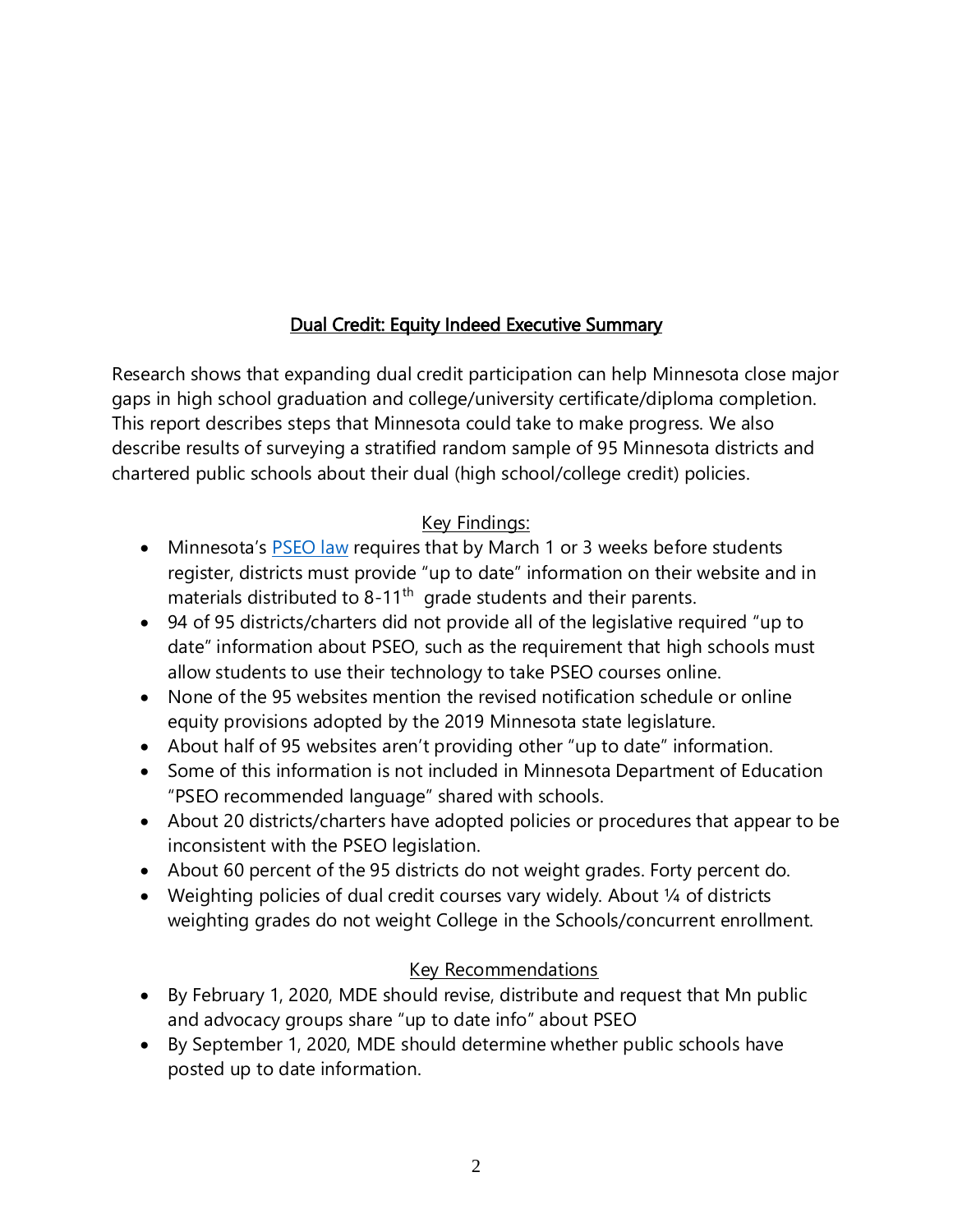- MDE should review examples of questionable practices described in this report, determine which are inconsistent with state law and share this with educators.
- Districts/charters that aren't providing up to date information by November 2020 should face financial consequences.
- MDE should encourage schools to link on their website to [Minnesota](https://www.ohe.state.mn.us/mPg.cfm?pageID=2236) Office of Higher Education report on college/university acceptance of [dual credit courses.](https://www.ohe.state.mn.us/mPg.cfm?pageID=2236)
- Districts and charters should treat all dual credit courses equally.
- Both district and chartered public schools should be eligible to create collaborate "early/middle college" collaborations with colleges. The Minnesota Legislature should modify existing legislation that permit only districts public schools to apply for "alternate program" status.
- Within 5 years, the Legislature should commission an independent evaluation of early/middle college programs. Best practices should be identified and shared.
- Some colleges/universities should be more flexible in allowing students to participate in college in the schools/concurrent enrollment and PSEO program

#### Table of Contents

| <b>Executive Summary</b>                                          | $\overline{2}$ |
|-------------------------------------------------------------------|----------------|
| <b>Table of Contents</b>                                          | 3              |
| Acknowledgements                                                  | 4              |
| Introduction                                                      | 5              |
| The Evolution of PSEO and other dual credit programs in Minnesota | 8              |
| Research Supporting PSEO and Other Dual Credit Programs           | 11             |
| Information Sharing as a Key Issue                                | 17             |
| Summary of 2014 Report                                            | 18             |
| Summary of 2015 Report                                            | 20             |
| Summary of 2016 Report                                            | 23             |
| Methodology                                                       | 24             |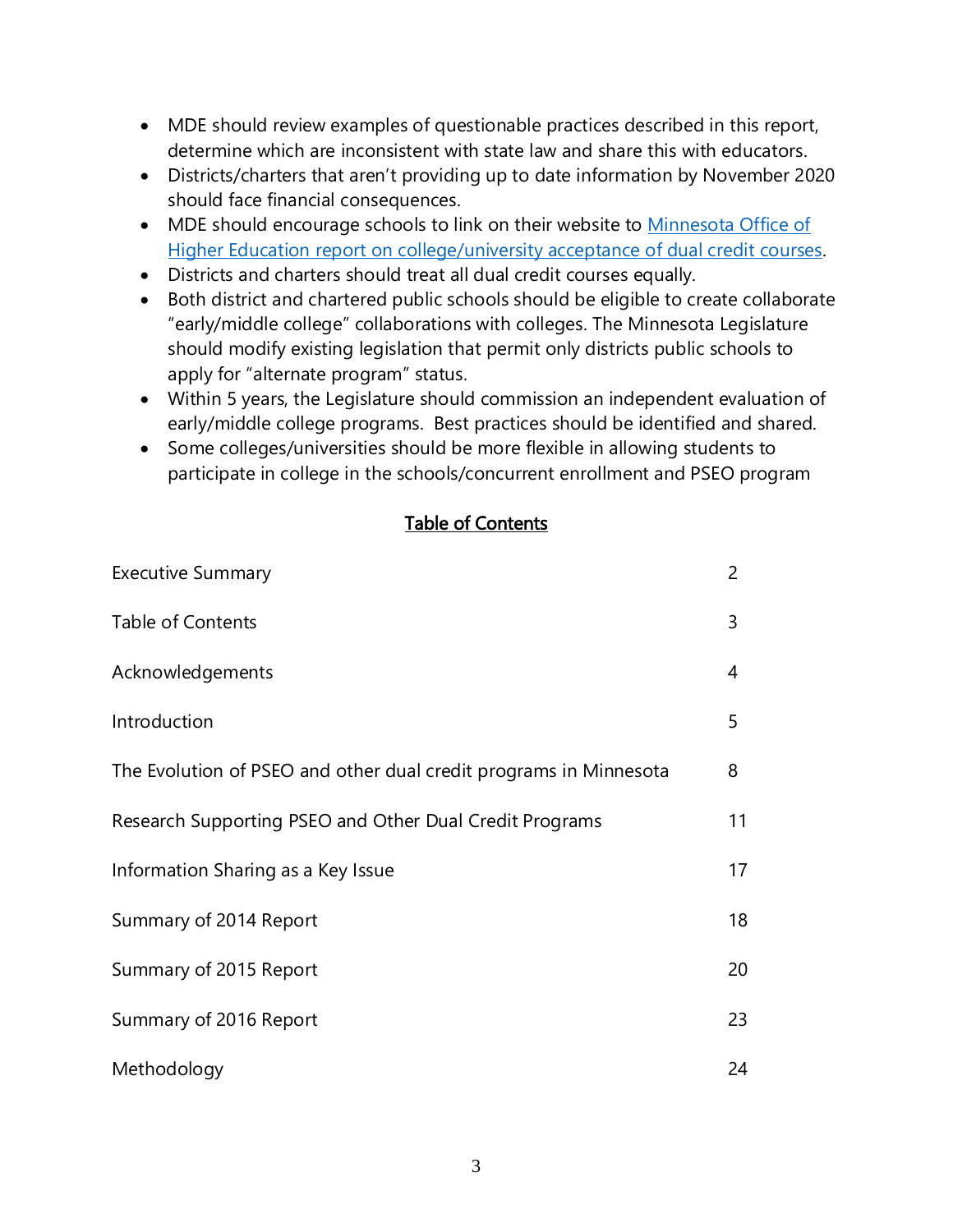| Results of 2019-2020 Research | 25. |
|-------------------------------|-----|
| Conclusion & Recommendations  | 33  |
| <b>References Cited</b>       | 35  |
| About the Author              |     |

#### **Acknowledgements**

A project of this scope requires collaboration among a number of people. We deeply appreciate their everyone who helped produce this report.

Thanks to the policymakers of both parties who have stood up for students and families since 1985. From the beginning, support has come from the late Governor Rudy Perpich, and State Senators Tom Nelson, Carla Nelson, Gen Nelson, Chuck Wiger, Greg Clausen and Patricia Torres-Ray. Thanks also to Minnesota House Members, including House Majority Leader Connie Levi, State Representatives Carlos Mariani, Jenifer Loon, Sondra Peterson, Jim Davnie and Steve Sandell.

Thanks to Minnesota Department of Education staff including Paula Palmer and Beth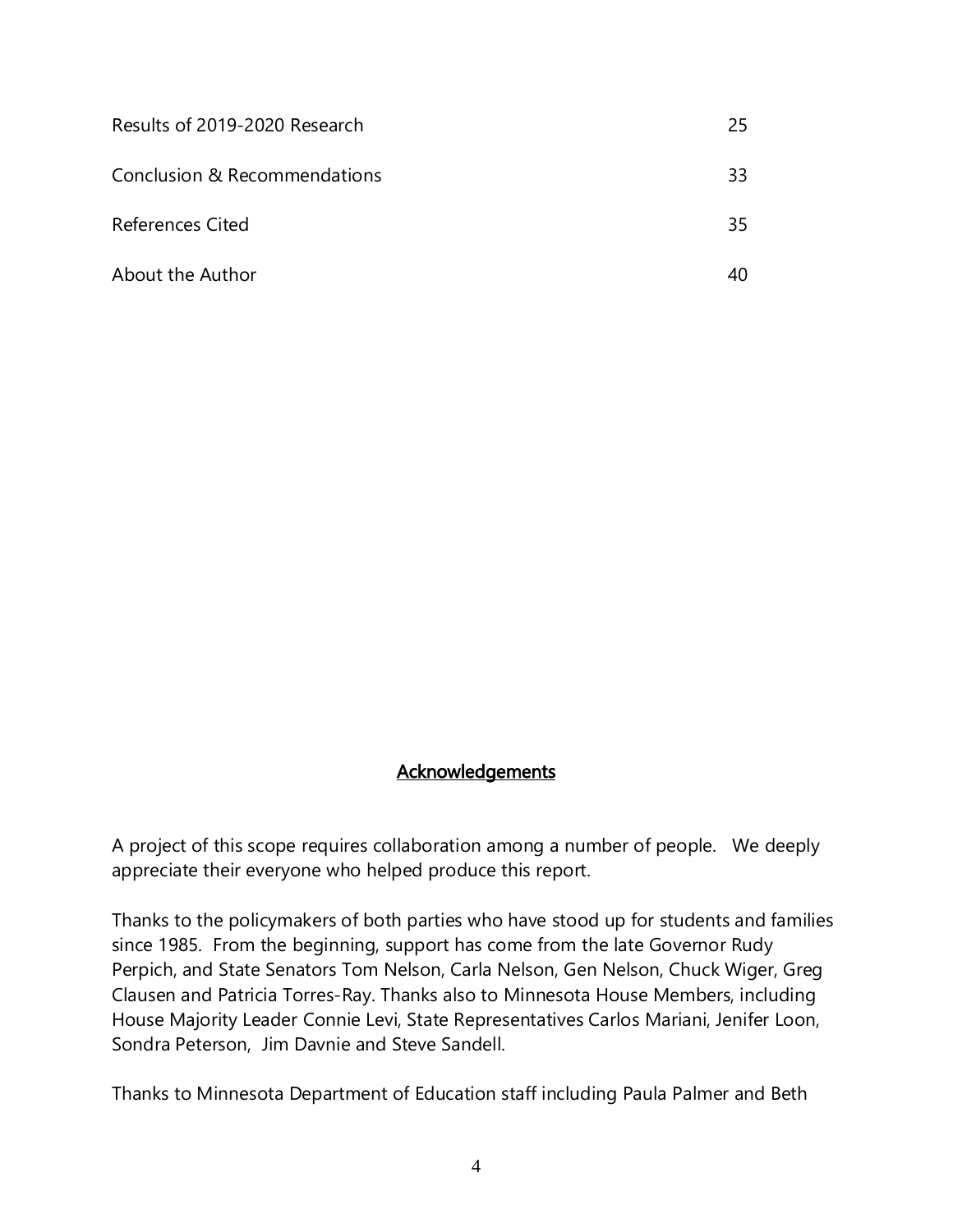Barsness, who've worked with families, students and educators to understand and implement Minnesota's dual credit programs.

Thanks also to Steve Lindgren and Kirsten Christopherson, hundreds of PSEO participants and members of People for PSEO, who have worked with legislators to see the value of dual credit.

Thanks to educators in 95 Minnesota district and chartered public schools who shared information with us. Those schools and districts are listed in the "Findings" section. We hope that this report will be helpful to them.

Thanks to several people who contacted several schools to follow up. These people included Zeke Jackson, Tracy Quarnstrom, Bob Schmitt, and Bob Wedl.

CSC appreciates help from Walter Roberts, formerly a professor at Minnesota State Mankato, and Darren Ginther, director, Office of College and Career Readiness, St. Paul Public Schools for their help in understanding the impact of grade weighting. Thanks to Gregory Marcus, administrator of the Minnesota K-12 Senate E-12 Education Finance and Policy Committee for his ongoing help.

Thanks to Fred Nolan, Executive Director of Minnesota Rural Education Association, Gary Amoroso , executive director, Minnesota Association of School Administrators and Eugene Piccolo, executive director, Minnesota Association of Charter Schools. These leaders reviewed the CSC's August 2015 report and agreed to encourage districts and charters to follow the state law. CSC looks forward to continued collaboration with these and other leaders.

Thanks to MDE officials who have reviewed and responded to previous CSC reports.

CSC researchers tried to listen carefully and in a number of cases double checked information. But any mistakes are our responsibility.

#### **Introduction**

Thirty-five years ago, in 1985, Minnesota adopted the Post-Secondary Options Act (PSEO). This law meant that Minnesota was the first state to allow its high school juniors and seniors to take all or part of their course-work at participating two and four year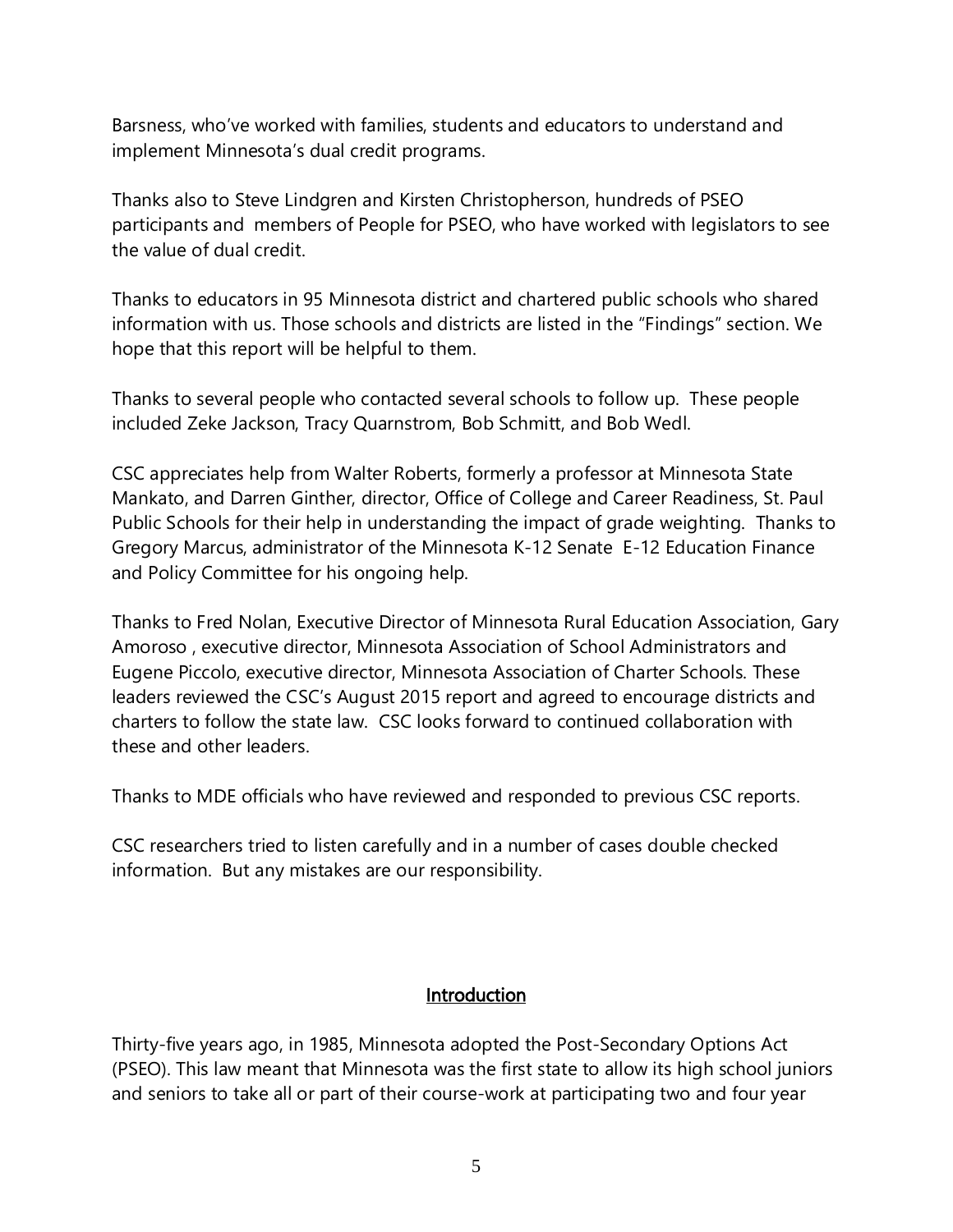public and private colleges and universities, with state funds following paying all tuition, lab and book fees. Post-Secondary Enrollment Options (PSEO) allows Minnesota high school students to take college courses for free. Courses can be taken on a college campus or online

There have been revisions to the law, discussed below. Three of the most important have been

- Expanding the law to permit  $10<sup>th</sup>$  graders to take one career technical course, and if they earn at least a C, permitting them to take additional courses.
- Requiring school districts and chartered public schools to provide "up to date" information about the law to  $8<sup>th</sup>$ -11<sup>th</sup> grade students and their families prior to course registration or March 1, whichever comes first.
- Enabling high school students to take PSEO courses on line, using high school computers, wifi, etc.

As one of the original advocates for PSEO, the Center for School Change has tried to help assess, improve, refine and expand PSEO opportunities over the last three decades. From the beginning, a key issue has been ensuring that information about this opportunity is shared widely with families and students.

This report has several major parts:

● Introduction, key details of PSEO legislation and its evolution since being adopted in 1985

- Evolution of the PSEO Law.
- Summary of research about benefits of PSEO and other dual (high school/college) credit programs
- \* Summary of previous CSC reports about PSEO.
- Methodology of the study conducted October 2019 January 2020 of district and school websites (n=95), to determine how well educators are following provisions. \* Findings
- Conclusions and Recommendations
- References cited

PSEO is one of several "dual credit" opportunities for Minnesota high school students to earn college credit. Other programs include Advanced Placement, concurrent enrollment, College in the Schools, Project Lead the Way and International Baccalaureate.

Center for School Change recognizes each of these programs is valuable. Additional details on dual credit programs, including student-produced videos in seven languages are available at [http://centerforschoolchange.org/dual-credit/.](http://centerforschoolchange.org/dual-credit/)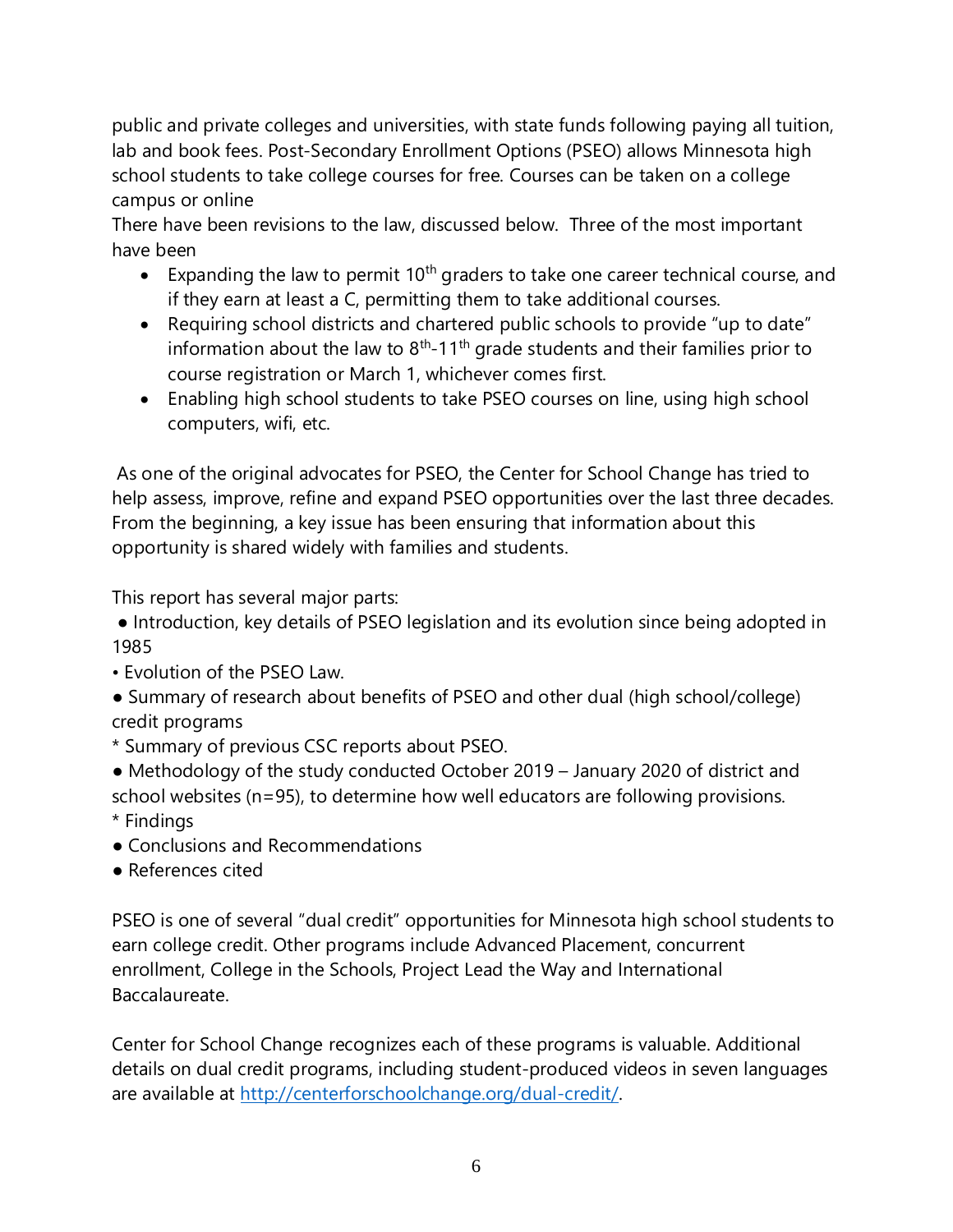In 2014, the Minnesota legislature decided that by March 1 of each year, Minnesota public schools must provide "up to date information" on the district's website and in materials distributed to parents and students in grades 8-11 about the PSEO program (MN Statute 124d.09)

The legislature modified that mandate in 2019, stipulating "By the earlier of (1) three weeks prior to the date by which a student must register for district courses for the following school year, or (2) March 1 of each year, a district must provide up-to-date information on the district's website and in materials that are distributed to parents and students about the program, including information about enrollment requirements and the ability to earn postsecondary credit to all pupils in grades 8, 9, 10, and 11." (MN Statute 124d.09, subdivision 7)

This report describes how well a stratified random sample of 87 Minnesota district and charter high schools and eight additional districts are responding to this requirement. This report also describes the value of Minnesota's pioneering, thirty-five-year-old Post-Secondary Enrollment Options law. The report shows the significant challenge facing students, families, community members and educators who want to learn about key components of this law. While research shows many benefits for participating, the challenge is obtaining accurate information. This challenge remains despite legislative efforts mandating that districts provide up to-date information to students and families.

This report also discusses the issue of grade weighting as it applies to various forms of dual (high school/college credit) enrollment in Minnesota.

Key details of the Post-Secondary Enrollment Options (PSEO) law

● High school students can take courses at public or private, two or four year colleges/universities

● 11th and 12th graders can do PSEO full or part time, if they are accepted at a college/university.

• The PSEO law does not set any entrance requirements for 11th/12th grade PSEO students. It requires Minnesota's public postsecondary institutions to participate in the PSEO program, and permit private institutions to participate

• 10th graders who have passed the state's eighth grade reading test or its equivalent can start by taking one career/technical education (CTE) course on a college campus. If 10th graders earn at least a C in their first CTE class, they can take additional courses.

• College admission requirements vary. Some institutions will give students, regardless of their grade point average or class rank, the opportunity to try one or two courses.

● Students may not take sectarian classes under PSEO.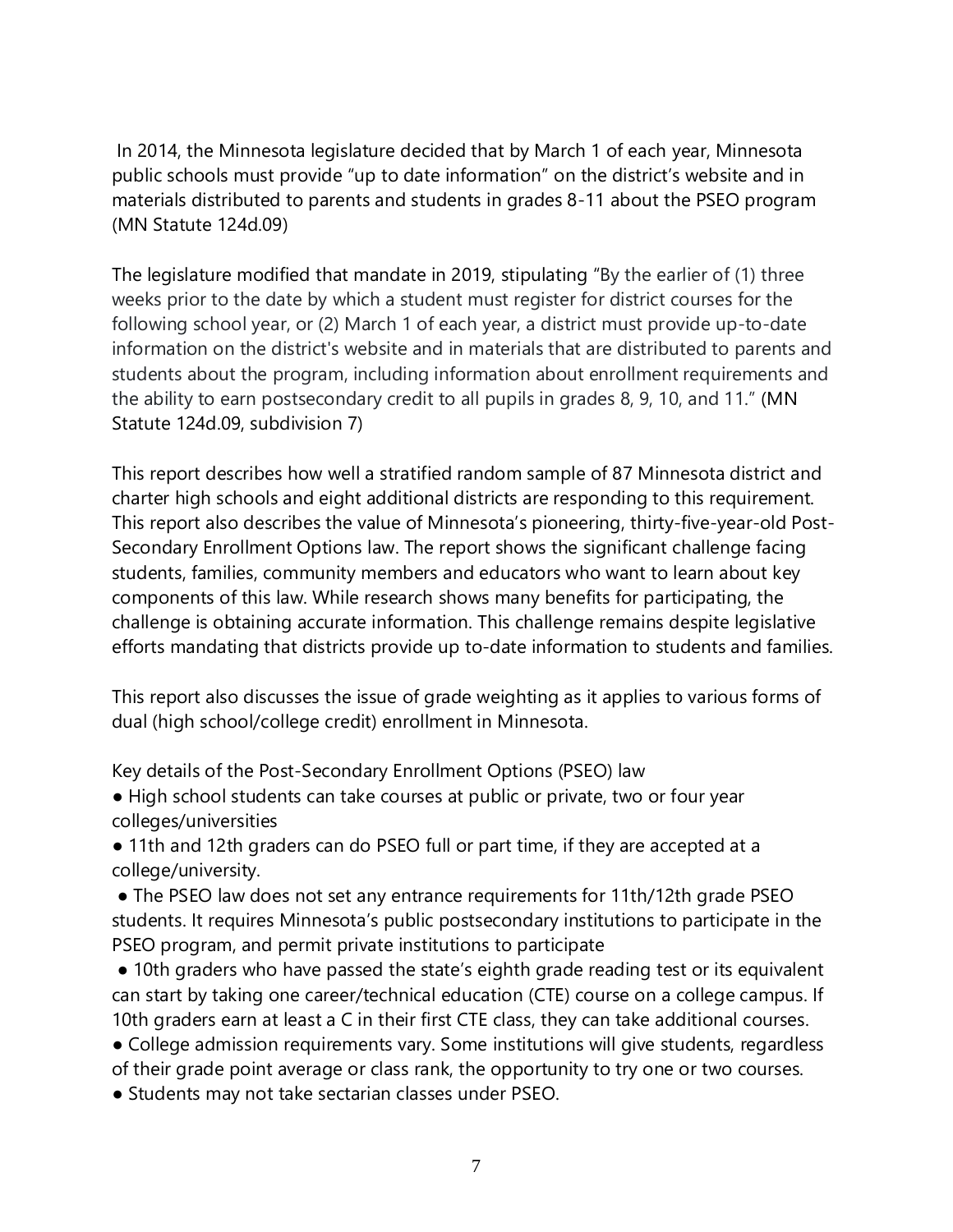● Students may not take remedial courses under PSEO unless they are enrolled in a state approved 'early college' program that includes such courses. These early college programs may be created by district public schools and public colleges. Chartered public schools may not create such programs.

• Books, tuition and fees are free for PSEO students

● Transportation funds are available to help students from low-income families travel to campuses for PSEO.

● PSEO courses are also available online from some colleges and universities.

 $*$  High schools are required to provide "up to date" information to 8-11<sup>th</sup> grade students and their families about PSEO, at least three weeks before students register for the following fall, or by March 1, whichever comes first.

\* High schools are required to provide their students with online access to PSEO courses.

\* Students are required to notify their high schools by May 30 if they plan to take PSEO courses during the following school year.

This report also discusses the issue of grade weighting as it applies to various forms of dual (high school/college credit) enrollment in Minnesota. The "weighting" of grades can have a significant impact on students' lives after high school. Dr. Walter Roberts, formerly a faculty member at Minnesota State University-Mankato who trained generations of school counselors, helps explain the importance of weighted grades.

As Roberts explained, weighting, or non-weighting of grades has an impact on students' grade point average and their class rank. Some scholarship programs are open only to students with a certain class rank (i.e. top 10%). Some colleges and universities use class rank to help determine whether to admit a student. (Roberts)

The report also examines other ways to increase successful participation in dual credit courses.

# The Evolution of PSEO and other dual credit programs in Minnesota

Minnesota was the first state in the nation to allow high school students to enroll in public and private colleges/universities and high school at the same time, simultaneously earning high school credit and free college credit, with state funds following students, paying all tuition, book and required fees. In 1985, a diverse coalition helped to pass Minnesota's Postsecondary Enrollment Options program (PSEO). Initially, the law allowed participation only for high school juniors and seniors. When proposed, PSEO was controversial, though it generated bi-partisan support led by DFL Governor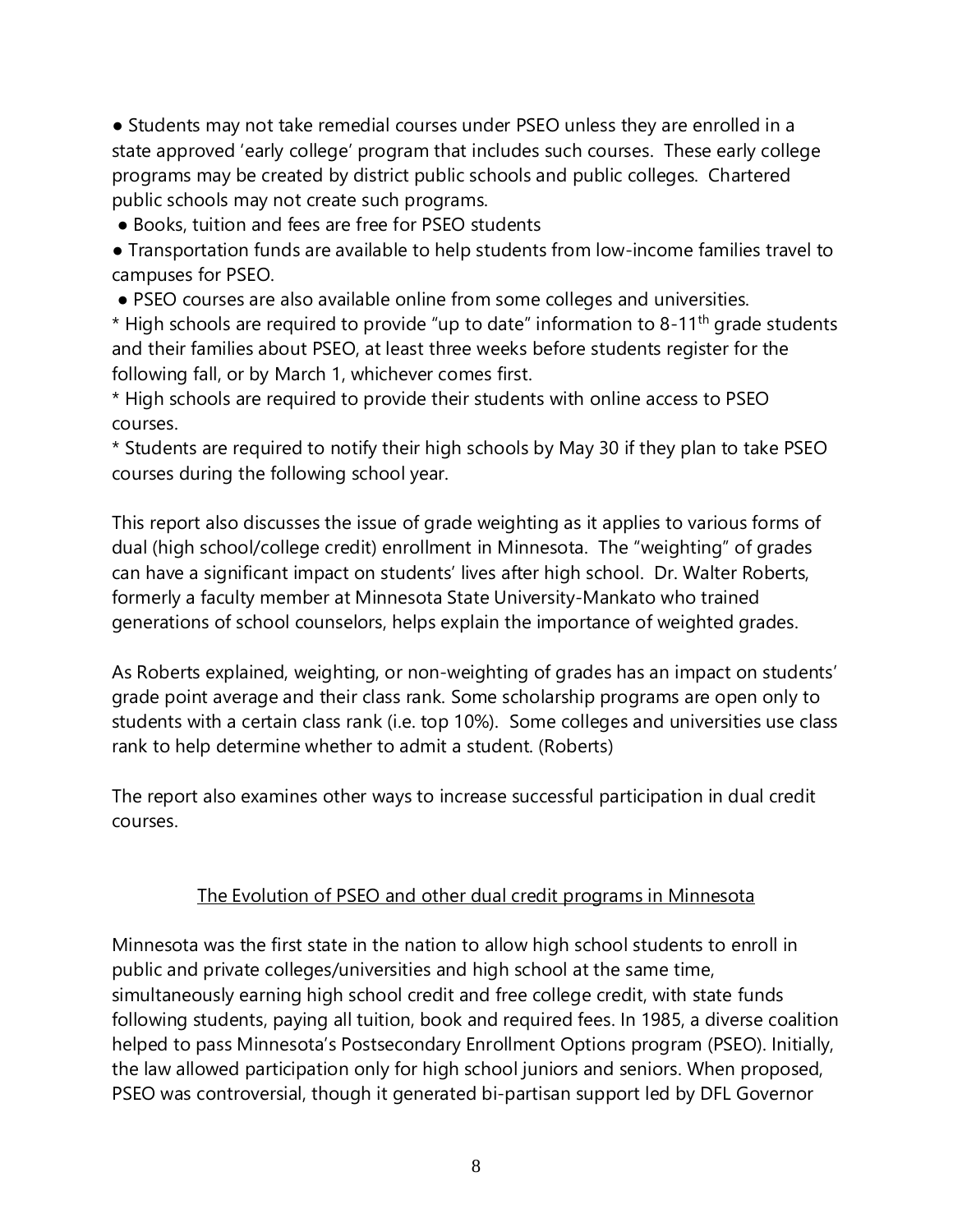Rudy Perpich, Minnesota House Majority Leader Connie Levi, Republican, and Senate Education Committee Chair Tom Nelson, DFL. Former Minnesota Governor Al Quie, a Republican, also became a strong, visible advocate (Mazzoni).

Several studies have described initial adoption of the PSEO law. (Mazzoni, 1986; Mazzoni, 1987; Boyd, Fitzpatrick and Nathan, 2002; Nathan, Accomando and Fitzpatrick, 2005). When Postsecondary Enrollment Options passed, it was controversial. The associate director of the Minnesota School Board Association was quoted in the national publication *Education Week* as asserting that the new law was "the most devastating piece of legislation in the past 20 or 30 years" (Wehrwein, 1985).

One of the state's teachers' union filed suit against PSEO, challenging its constitutionality. The Minnesota Court of Appeals ruled that the PSEO law is constitutional. (Court of Appeals, Minnesota, Minnesota Federation of Teachers v. Mammenga).

In 2012, the legislature and governor decided to expand PSEO to 10th graders. District and charter public high school students in 10th grade who have passed the state's eighth grade reading test, and passed the appropriate entrance test at a public two-year college now are allowed to take one career technical class at a public, two-year institution. If students earned a "C" or higher in the first career-technical class, they are allowed to take additional courses (MS 124D.09 Subd 5a).

In 2014, the PSEO law was modified to require that school districts provide "up to date" information about PSEO on their website and materials provided to students and families (S 124D.08, Subd 7). The law also was modified to permit colleges and universities to provide information about PSEO directly to students and families if the students attended a high school enrolling at least 700 students in grades 10-12.

In 2015, PSEO was modified to allow continued participation in PSEO by a student "If a school district determines a pupil is not on track to graduate" (MS 124D.09, Subdivision 8).

In 2015, CSC, Minnesota Rural Education Association and Minnesota Association of School Administrators collaborated to increase legislative financial support for various form of College in the Schools and concurrent enrollment (courses taught in high schools, by high school teachers supervised by college faculty). Legislative was approved that increased financial support to high schools offering such courses. Funding also was provided to help create new CIS/CE courses in career/technical fields,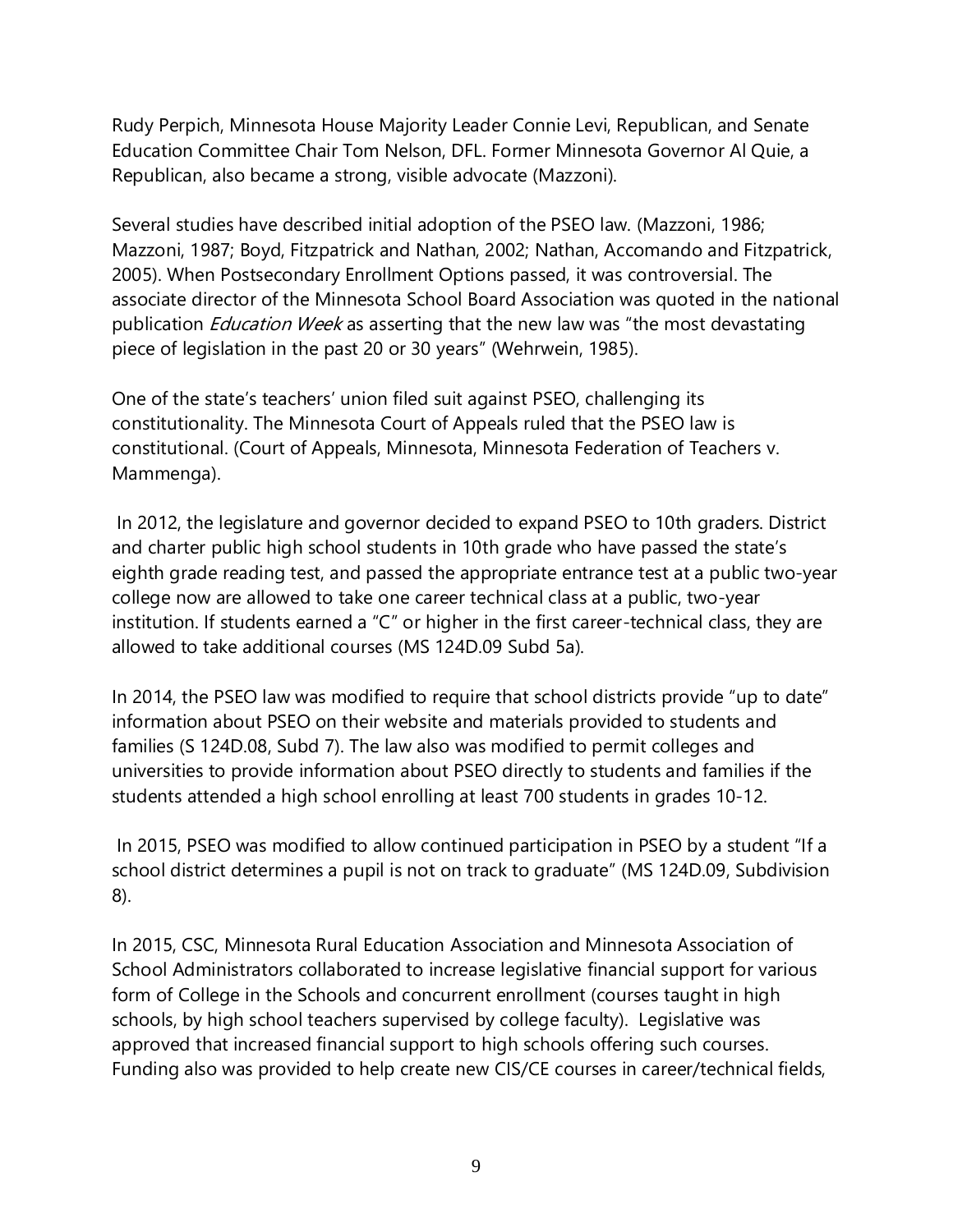In 2018, there was a focus on whether PSEO students would be allowed to be in the high school building during the hours they're doing their college classwork or taking PSEO courses online. This came up because some students were being told they could not do so. Some students were told them must leave the school building during the hours they were not in class and were working on PSEO homework.

A news story reported, that some students "… go home and return to school later in the day. Others, who live on distant farms, must scramble to find a place to study online in a town with 1,300 people, no coffee shops and only one public Wi-Fi spot. With nowhere else to go, one student from a farm family went to the City Council and pleaded for special permission to hang out at City Hall to do her college coursework when the school forces her out." (Reinan).

The 2018 legislature decided school districts must allow students participating in PSEO to "remain at a school site during school hours." That same year, the legislature decided that a school district must allow students "reasonable access" to the computers and internet connections. The exact language is as follows:

# "Subd. 11a.Access to building and technology.

(a) A school district must allow a student enrolled in a course under this section to remain at the school site during regular school hours.

(b) A school district must adopt a policy that provides a student enrolled in a course under this section with reasonable access during regular school hours to a computer and other technology resources that the student needs to complete coursework for a postsecondary enrollment course.

# <https://www.revisor.mn.gov/statutes/cite/124D.09>

# 2019 Revisions

The 2019 Minnesota legislature made several revisions to the PSEO legislation. First, it revised the date by which  $8<sup>th</sup>$ -11<sup>th</sup> grade students had to be notified about PSEO. Previously information had to be shared by March 1. But some districts had students register for the following fall in January or February. In addition, some university PSEO programs are open for application beginning in February. So, legislators moved the notification date to three weeks before students register for high school classes, or March 1, whichever comes first.

# "Subd. 7.Dissemination of information; notification of intent to enroll.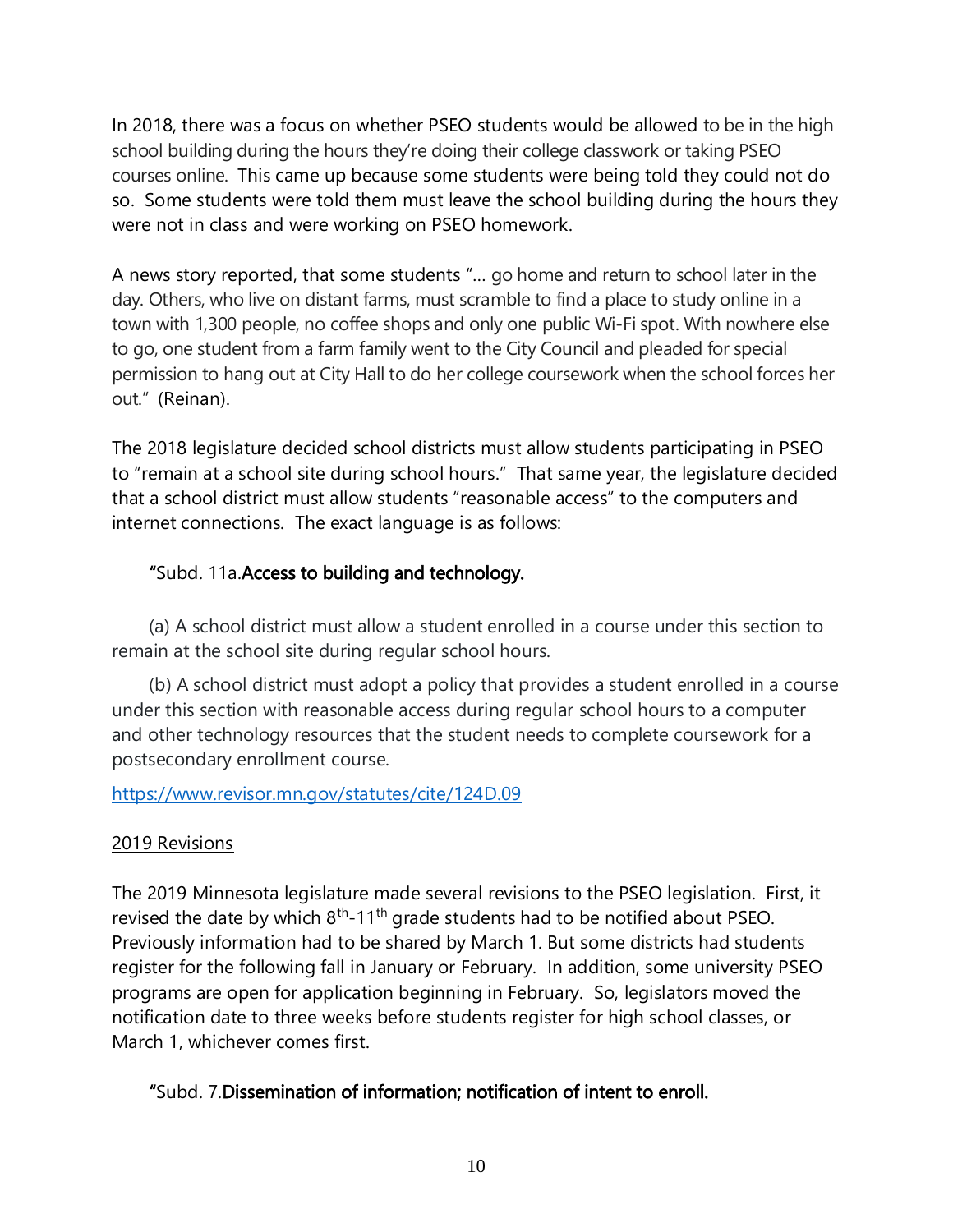By the earlier of (1) three weeks prior to the date by which a student must register for district courses for the following school year, or (2) March 1 of each year, a district must provide up-to-date information on the district's website and in materials that are distributed to parents and students about the program, including information about enrollment requirements and the ability to earn postsecondary credit to all pupils in grades 8, 9, 10, and 11. (PSEO Statute)

The second revision produced equity in treatment between online PSEO and other online student college university students. Several PSEO students pointed out that at least one major university limited online PSEO students to one course per semester. The students explained this was a major hardship for low income students and rural students who were miles from the nearest college or university. The legislature stipulated that online PSEO and on line students must be treated equally. This has the effect of allowing PSEO online students to have much greater access to these courses. "A postsecondary institution must allow secondary pupils to enroll in online courses under this section consistent with the institution's policy regarding postsecondary pupil enrollment in online courses." (PSEO statute, Subd 9, paragraph e)

# Research Supporting PSEO and Other Dual Credit Programs

Why are PSEO & other dual credit programs important? Considerable research shows that PSEO and other programs allowing high school students to earn college credit are important opportunities for all Minnesota students.

Equally important, dual credit helps to effectively address many of Minnesota's most critical educational issues: gaps between student groups in high school graduation rates, college entrance rates, remediation rates, college completion rates, and college debt loads.

The non-partisan Education Commission of the States is a national organization to which legislators across the political spectrum look for research to support policies that will have an impact. In a May, 2018 report, ECS explains,

"A substantial and growing body of research indicates that, all other factors being equal, students who dually enrolled are more likely than their non-dually- enrolling peers to finish high school, matriculate in a postsecondary institution and experience greater postsecondary success… research indicates that middle-achieving high school students (whose grades or assessment scores fall just short of college readiness measures) not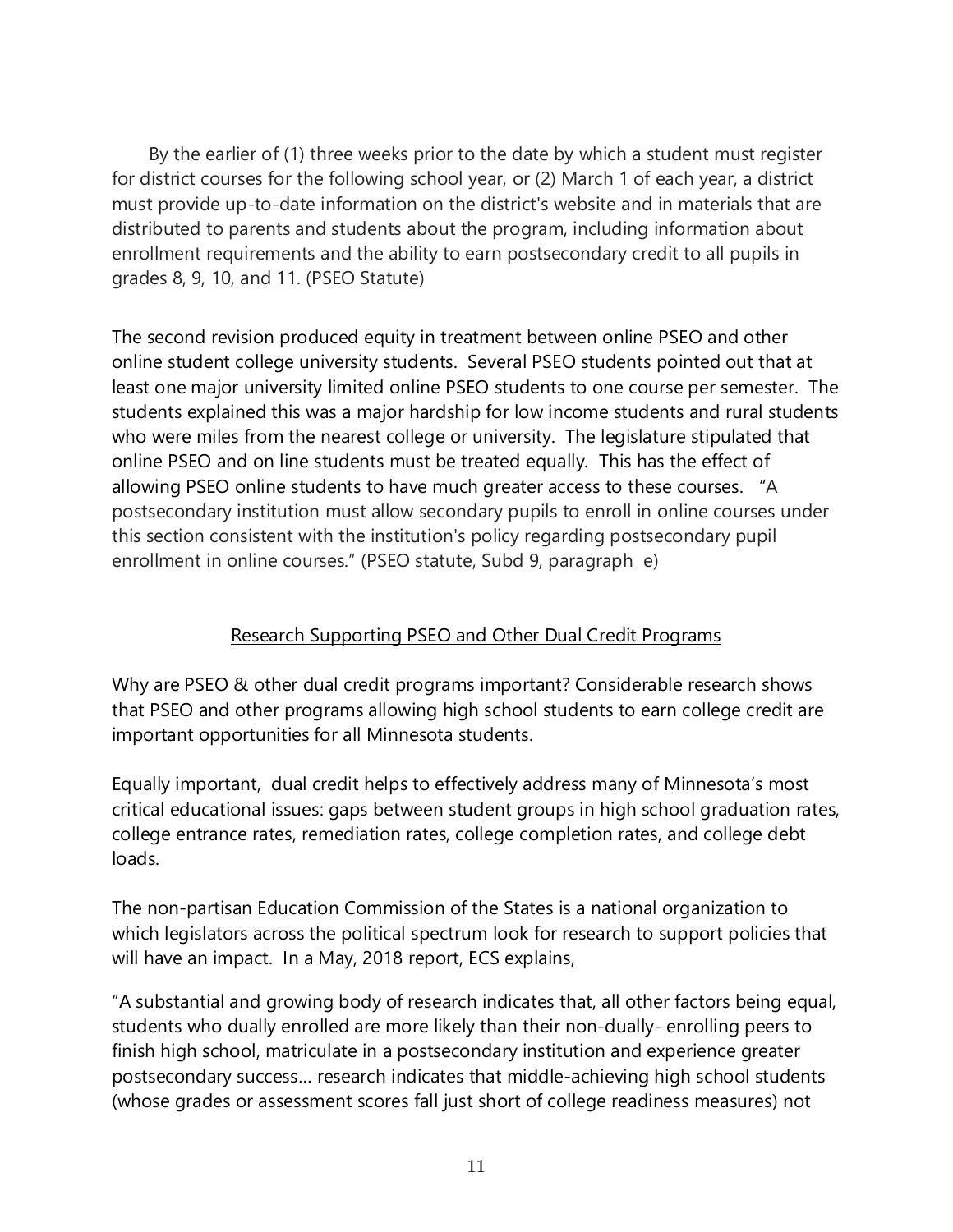only can be successful in dual enrollment coursework, but also can reap substantial benefits from program participation." (Zinth and Barrett)

Another Education Commission of the States concluded that "Research shows that students who participate in dual enrollment are more likely than their peers to finish high school, enter college and complete a degree" (Zinth).

A U.S. Department "What Works Clearinghouse" report on Dual Enrollment noted:

"Dual enrollment programs were found to have positive effects on students' degree attainment (college), college access and enrollment, credit accumulation, completing high school, and general academic achievement (high school), with a medium to large extent of evidence." (What Works Clearinghouse)

There are many studies supporting the ECS and Working Works Clearinghouse views. One study conducted by a University of Iowa professor found participation in dual credit courses/programs produced "significant benefits in boosting rates of college degree attainment for low- income students." (An, 2012)

In one statewide study of students from low-income families conducted in Texas, researchers found that "dual enrollment participants were 2.2 times more likely to enroll in a two or four-year college, two times more likely to return for a second year, and 1.7 times more likely to complete a college degree" (Struhl et. al).

A 2014 Colorado study "The Effects of Concurrent Enrollment on the College-Going and Remedial Education Rates of Colorado's High School Students," finds that dual credit enrollment correlates with (a) "a 22.9 percent increase in the likelihood of enrolling in college immediately after high school graduation," and (b) "a 9.0 percent decrease in the likelihood of needing remedial education in college." (Colorado Department of Higher Education.) A California study concluded: "". . . career-focused dual enrollment programs— in which high school students take college courses for credit—can benefit underachieving students and those underrepresented in higher education." (Hughes, Rodriguez, Edwards, and Belfield, 2012)

Carrie Billy, director of the American Indian Higher Education Consortium, described the value of dual credit for American Indian students. Speaking at a national conference, she explained that tribal colleges and universities, "often without any compensation whatsoever – offer this service at their expense because they know it is one very effective way to help save our American Indian children. It keeps them on a path to a better future and a world of opportunity" (Billy 2014).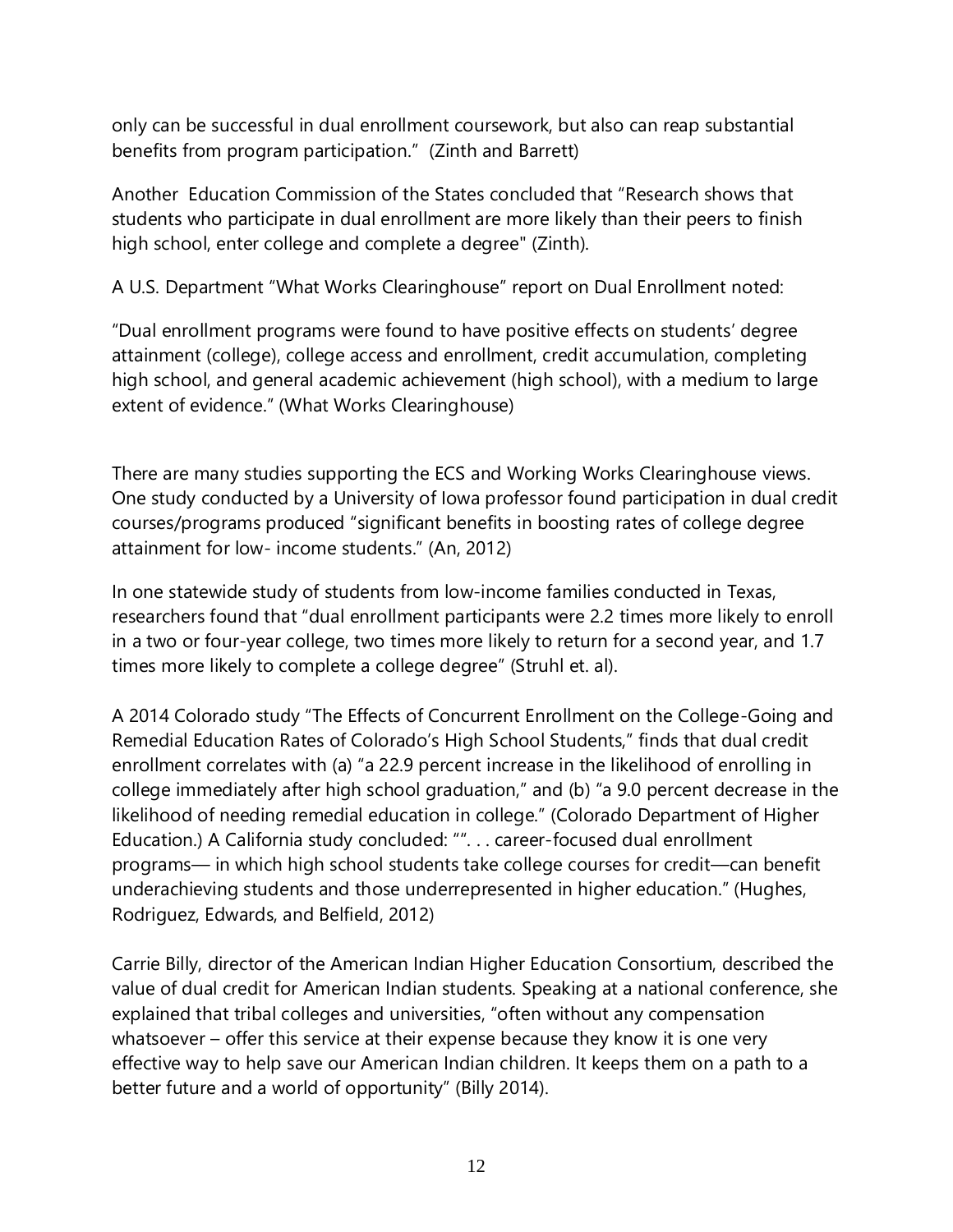Dual credit courses help close gaps. A major University of Minnesota study examined records of more than 31,000 students who entered the University as freshman, 2005- 2008. Preliminary results of this study found that "students from low socio-economicstatus households who took advanced courses did just as well in first term and first year GPAs as students from high SES households who did not take advanced courses." (Maruyama et. al) This study concluded: Advanced course enrollment has statistically significant effects on students' college academic outcomes. Specifically, students successfully completing advanced courses during their high school years are doing better in college than their peers who do not take advanced courses: .15 points higher in first term and first year GPAs; 1.4 and 1.9 credits higher in first term and first year credit completion, respectively. In addition, they are graduating at a 2.7 percent faster rate. (Maruyama et. al)

One fairly recent national statements about the value of dual credit/dual enrollment comes from ACT, a national testing service. Their December 2015 policy brief was written in cooperation with organizations such as the National Governors Association, Council of Chief State School Officers, Education Commission of the States, National Association for College Admission Counseling and other groups. "Shortening the amount of time students spend working toward a postsecondary credential can reduce their total college costs, which is highly desirable to students, their parents, and policymakers. Equally important is finding convenient and effective ways to ease students' transition to college coursework. Critically, both of these factors disproportionately affect students from low– income families and/or students who are the first in their families to attend postsecondary education. " (ACT, p. 1)

The ACT statement continues: Dual enrollment programs have shown great promise in improving student success in postsecondary education and progress toward a postsecondary credential. ACT research shows that high school graduates who enter college with credits from dual enrollment are more likely to be successful in college, including completing a bachelor's degree in less time, than are students who enter college without such credits…. Dual enrollment programs can also help advance a more rigorous high school curriculum, potentially reducing the gap between high school teachers' perceptions of the college readiness of their high school graduates and college instructors' perceptions of the readiness of their incoming first-year students for college-level coursework… ACT also believes that there are benefits beyond improved academic preparation for students who participate in dual enrollment programs. While research supports the value of test scores in predicting postsecondary academic success, other factors are crucial determinants of both college and workplace success, including crosscutting capabilities such as critical thinking; collaborative problem solving;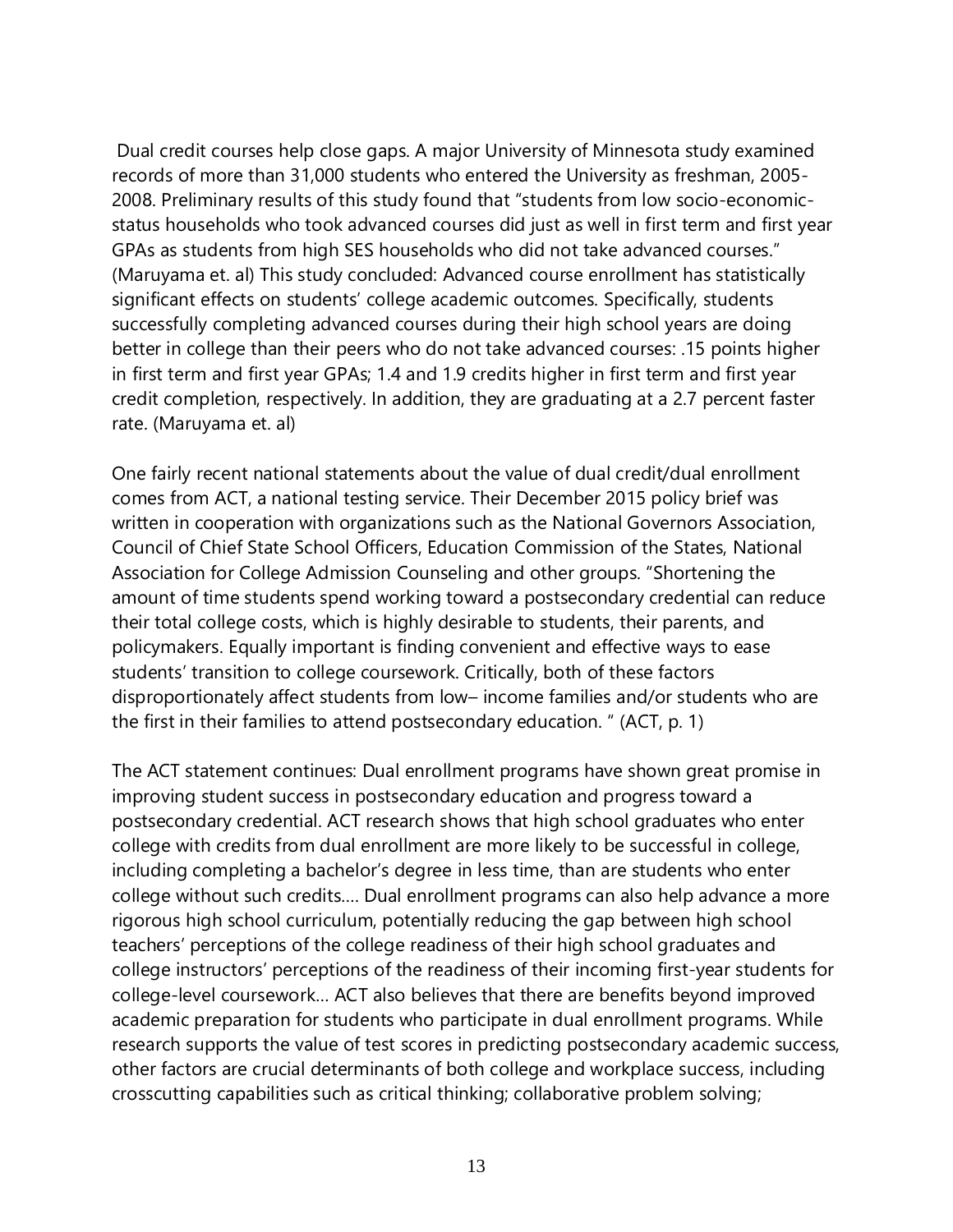behavioral skills such as persistence and self-regulation; and education and career navigation skills. Participation in dual enrollment programs exposes students to experiences that have the potential to strengthen their familiarity with these factors as well. (ACT, 2015, p. 5) .

A Minnesota Department of Education/Minnesota State Colleges and Universities System study showed that students from low income families and students of color who participated in even one PSEO or concurrent enrollment course had high school graduation rates up to 39 percentage points higher than students who had not done so. A chart with these figures is provided below. (Minnesota Department of Education; MDE Report Card and NCLB Grad Rate Carl Perkins Core Indicators)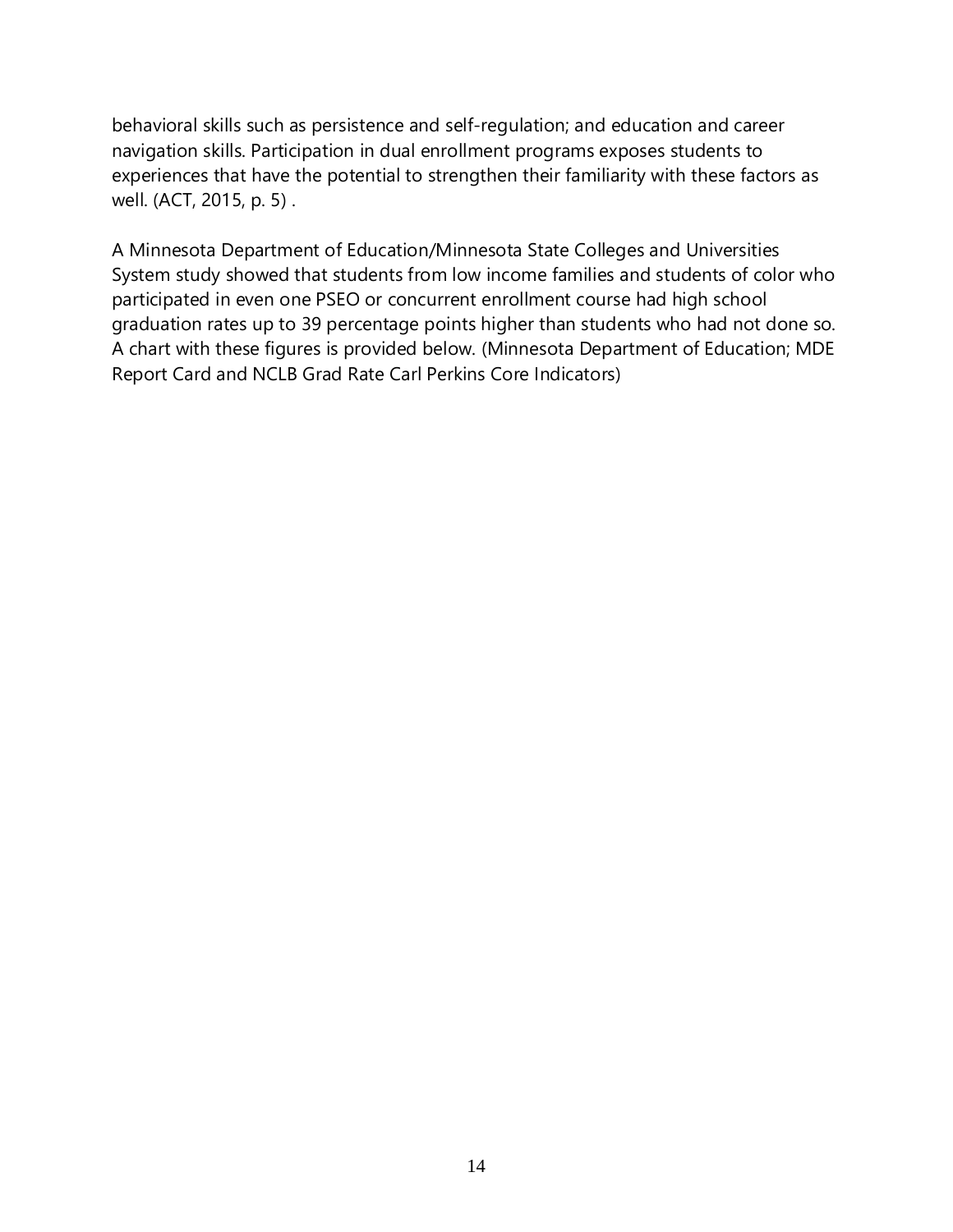10/8/14

**Minnesota** Department of Education

#### **MDE Statewide 4-year Graduation Rates Report Year: 2012-2013**

|                                      | <b>STATE:</b><br><b>All Students</b> | <b>Students who</b><br>took 3 or more<br><b>CTE courses</b><br>(240 hours) | <b>Students who</b><br>took 1 or more<br><b>PSEO or</b><br><b>Concurrent</b><br><b>Enrollment</b><br><b>Course</b> |
|--------------------------------------|--------------------------------------|----------------------------------------------------------------------------|--------------------------------------------------------------------------------------------------------------------|
| African American                     | 57.8%<br>$(Gap = 27.5%)$             | 67.4%<br>$(Gap = 23.5%)$                                                   | 88.2%<br>$(Gap = 9.9\%)$                                                                                           |
| American Indian                      | 49.0%<br>$(Gap = 36.3\%)$            | 74.6%<br>$(Gap = 16.3\%)$                                                  | 88.0%<br>$(Gap = 10.1\%)$                                                                                          |
| Asian/Pacific Islander               | 78.2%<br>$(Gap = 7.1\%)$             | 82.2%<br>$(Gap = 8.7%)$                                                    | 95.9%<br>$(Gap = 2.2\%)$                                                                                           |
| Hispanic                             | 59.0%<br>$(Gap = 26.3%)$             | 77.5%<br>$(Gap = 13.4\%)$                                                  | 92.5%<br>$(Gap = 5.6\%)$                                                                                           |
| White                                | 85.3%                                | 90.9%                                                                      | 98.1%                                                                                                              |
| Economically<br>Disadvantaged        | 63.8%                                | 79.6%                                                                      | 92.8%                                                                                                              |
| English Language Learner             | 59.3%                                | 73.5%                                                                      | 88.6%                                                                                                              |
| <b>Individuals with Disabilities</b> | 58.2%                                | 69.4%                                                                      | 84.3%                                                                                                              |
| <b>All Students</b>                  | 79.8%                                | 88.0%                                                                      | 97.4%                                                                                                              |

Source: MDE Report Card and NCLB Grad Rate Carl Perkins Core Indicator

Do dual credit courses really produce progress with low income and low achieving students? Or are dual credit students already more likely to graduate?

A 2008 report from the Teachers College at Columbia University helps answer this. Researchers concluded that "Males, low-income, and low-achieving high school students all appear to benefit from participation in dual enrollment to a greater extent than their dual enrollment peers who enter college courses with more social, economic, and educational advantages. These findings indicate that dual enrollment can benefit a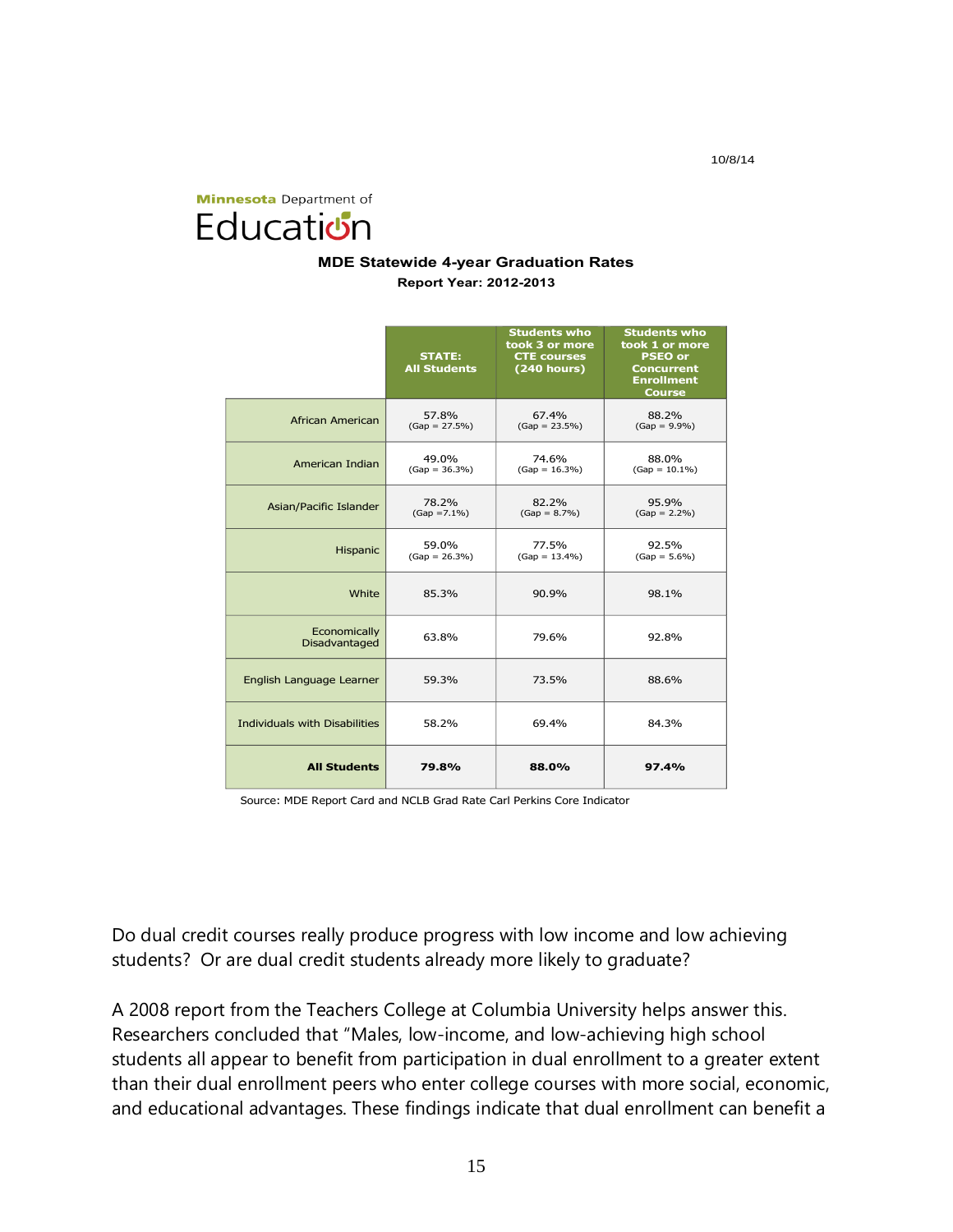range of students, and may have the greatest positive impact on those students who are often excluded from participation. (Karp, et. al)

CSC helped six St. Paul high schools, four district and two charter, serving mostly lowincome students triple enrollment in courses that allow them to earn college credit in high school. As the students explain, these programs help youngsters change their view of themselves, seeing themselves as able to accomplish far more than they thought possible (Hawkins, 2015, Lonetree, 2015 ). Here is a link to three 90-second videos with three of those students: Khalique, Antonia and Jennifer:<http://bit.ly/1l022cy>

A University of Iowa professor, using the National Educational Longitudinal data base of almost 9,000 students, concluded that dual enrollment programs have "significant benefits in boosting rates of college degree attainment for low- income students." (An)

Dual Credit courses:

● Help students, especially potential first generation students, develop what some researchers call "academic momentum," which is a much greater level of confidence that they can do college level work (Karp et. al)

● Help students and families save thousands, sometimes tens of thousands of dollars on college costs

● Increase the likelihood that students will graduate from high school, enter and graduate from some form of 1, 2 or 4-year postsecondary program (Struhl, et al) ● Help reduce the likelihood that a student will have to take remedial, noncredit-bearing courses upon entering colleges or universities (currently 9 almost 30% of Minnesota high school graduates take remedial courses) (Fergus et al)

PSEO also is a valuable strategy for helping improve Minnesota's high schools. Research by the Minnesota State Auditor found that more than half of the high school principals surveyed felt PSEO increased collaboration between high schools and colleges (Minnesota State Auditor). Moreover, some school district leaders have acknowledged that PSEO has helped encourage their high school(s) to add additional dual credit courses, taught on the high school campus, that they hadn't offered previously (Nathan, et. al, 2005).

Students with special needs also participate and can be successful in PSEO. One study found that "Eight percent of the reported participants were students with disabilities or special needs. Of the eight percent, the majority of students were those with learning disabilities. However, all disability and special needs groups were represented" (Lange, et. al).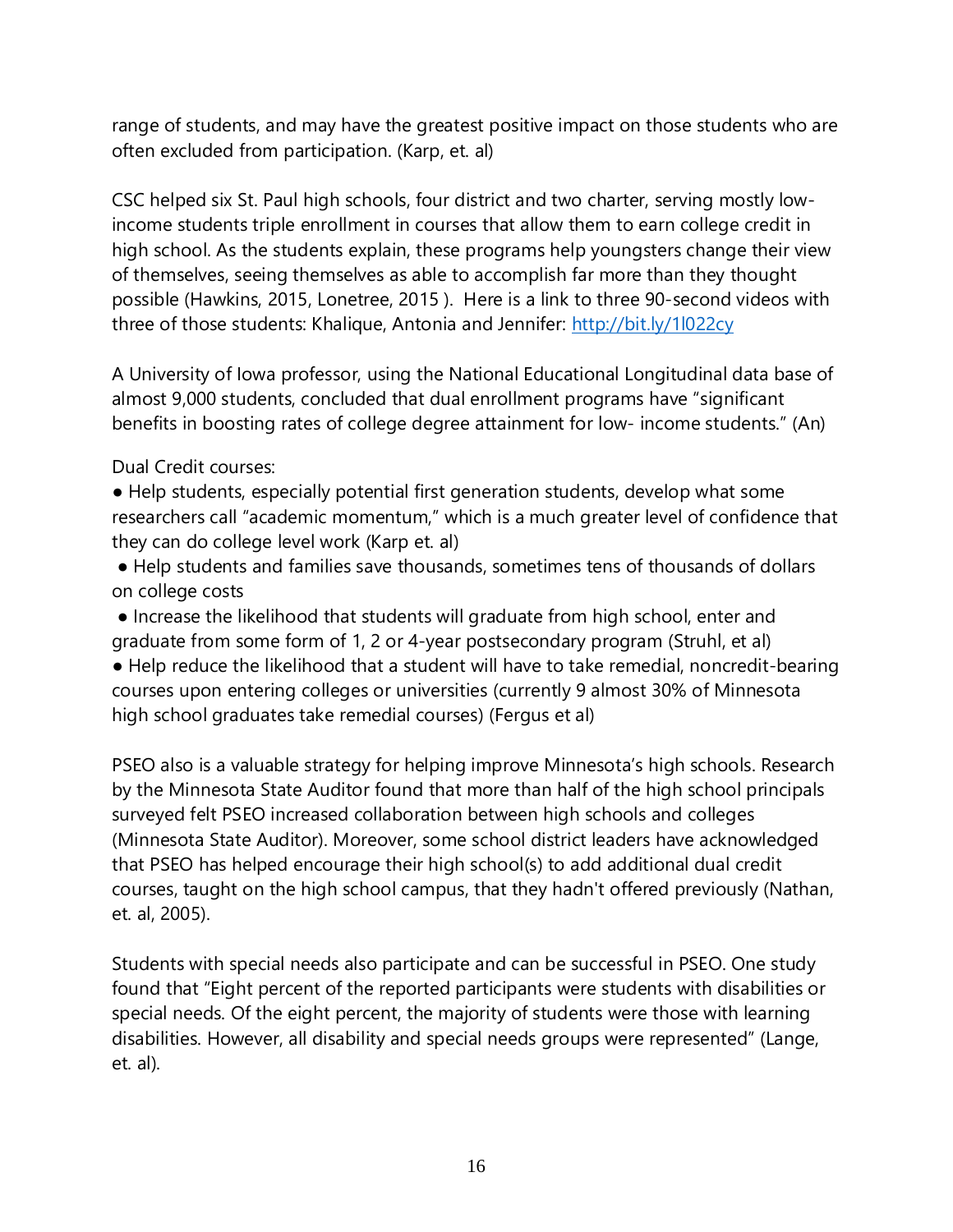A 2018 study found that Minnesota ranks ninth in the nation in average college debt accumulated by graduates. The average 4-year (public and nonprofit) college debt was \$32,317 (Institute for College Access and Success).

PSEO and other dual credit courses can help save individual students and families literally thousands of dollars and save Minnesota students statewide millions of dollars. A 2019 Minnesota Department of Education report found that in the school year 2017- 18, Minnesota students earned 161,508 college credits via PSEO MDE estimated the total value of these courses as \$32,762,430. MDE also reported that students earned 261,829 college credits via concurrent enrollment. (MDE 2019).

Some research shows the value of high school students taking college level courses specifically on college campuses. For example, research cited by Columbia University Teachers College asserts: "Where Students Take Their College Courses Makes a Significant Difference…A statewide study of dual enrollment students in Florida found that students who took dual enrollment on college campuses had higher rates of college enrollment and degree attainment. Students who took dual enrollment courses on high school campuses showed no significant improvement in college outcomes. (Community College Research Center, 2008)

The University of Minnesota research cited earlier noted that while there were benefits from participating in all kinds of dual credit, "PSEO students tend to graduate at faster rates than students from other programs" (Maruyama, et al.).

An ongoing research issue has been what entrance requirements should colleges and universities use for admission to PSEO, and to College in the Schools/concurrent enrollment. The laws authorizing these programs have left this to the colleges and universities. They in turn have adopted various requirements in terms of grade points, class rank, and tests on college entrance/placement tests such as the ACT and Accuplacer.

A new PSEO program, starting in January 2020, has been created by a group of unions associated with the Finishing Trades. This program has no entrance requirements, other than student interest. Students will learn, among other things: 1) brush, roll and spray painting; 2) Glass and architectural aluminum handling and fabrication; and 3) Drywall and coating finishing (Finishing Trade Institute)

#### Information Sharing is a Key Issue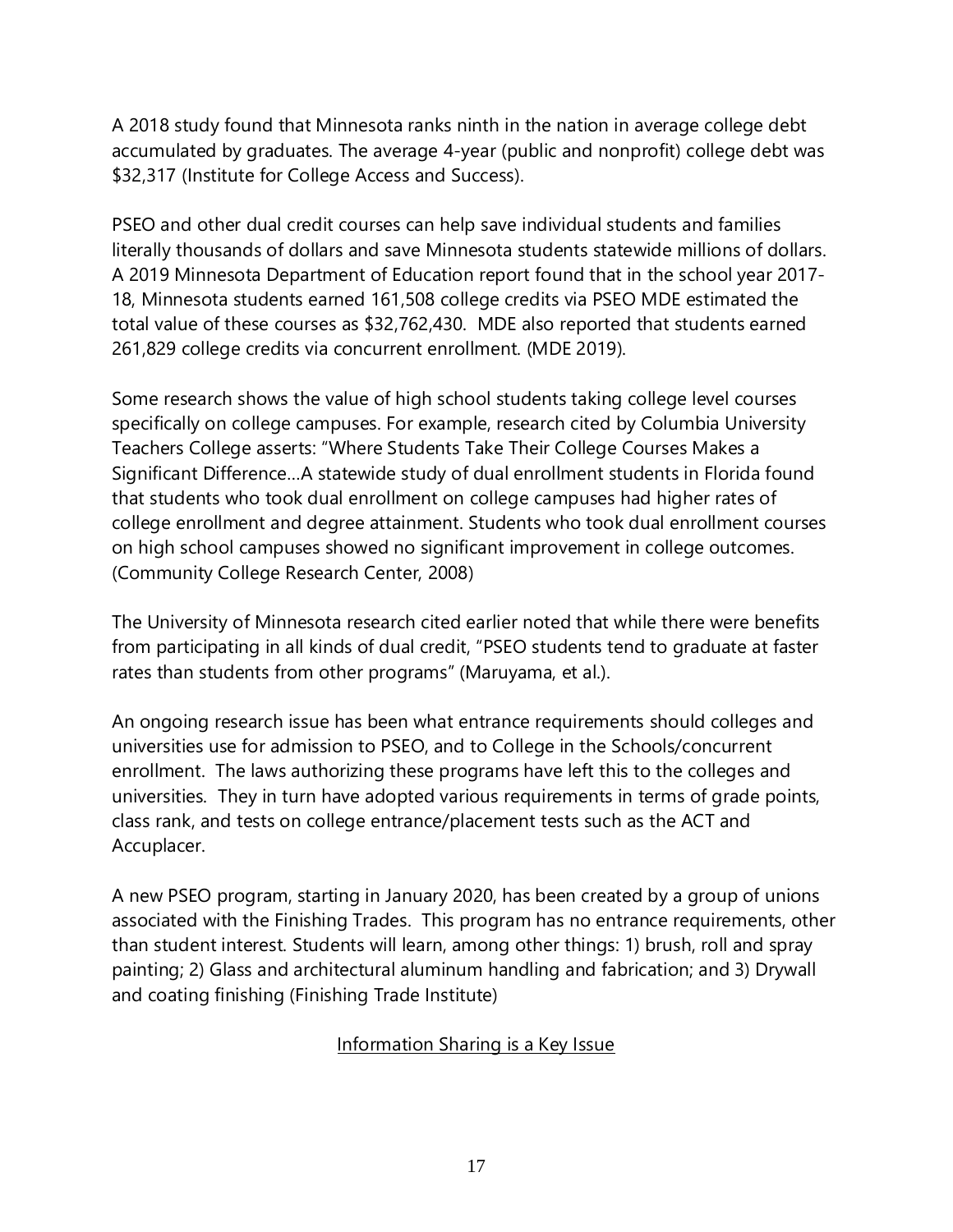Since the adoption of PSEO in 1985, information sharing about this program has been a fundamental issue in Minnesota. The opportunity that PSEO provides is for any Minnesota high school student, but they can only take advantage if they know about it.

In addition, research suggests that the most underserved students reap some of the greatest benefits. Researchers at the Teachers College of Columbia University noted that students from low-income families, and those who traditionally have not participated in higher education, could gain substantially from participation in dual credit programs.

However, these researchers have found:

"Because underrepresented students may not have the same opportunities to learn about dual enrollment opportunities as their peers or may be less inclined to take advantage of such opportunities, it is important to ensure that states and programs pay particular attention to the recruitment of such students. States can encourage the participation of disadvantaged groups in dual enrollment by requiring notification of all students of the availability of dual enrollment, providing funds to create outreach programs for underrepresented groups, or creating

their own outreach programs for such groups." (Karp et. al p. 69)

A 2015 Minnesota Department of Education report also affirmed the continuing need to provide information about the PSEO program via websites, "family engagement events, statewide conferences, and workshops" MDE also urged that steps be taken to " Provide timely and clear information to all students and their parents about the availability of dual credit opportunities as well as the impact they may have on future opportunities, especially targeting low-income, first generation and families of color." (MDE, 2015).

A Minnesota Public Radio report noted that colleges and universities vary in their acceptance policies of dual credit. Their report highlighted the importance of students understanding these higher education policies before deciding which dual credit courses to enroll in (Friedrich 2013).

# Summary of 2014 report

Center for School Change studied materials on 87 Minnesota school district websites in January 2014, including registration booklets that have been given to high school students. These booklets describe various programs and courses available to high school students. Although the 2012 Minnesota Legislature adopted the 10th grade portion of PSEO, Center for School Change research in January 2014 showed that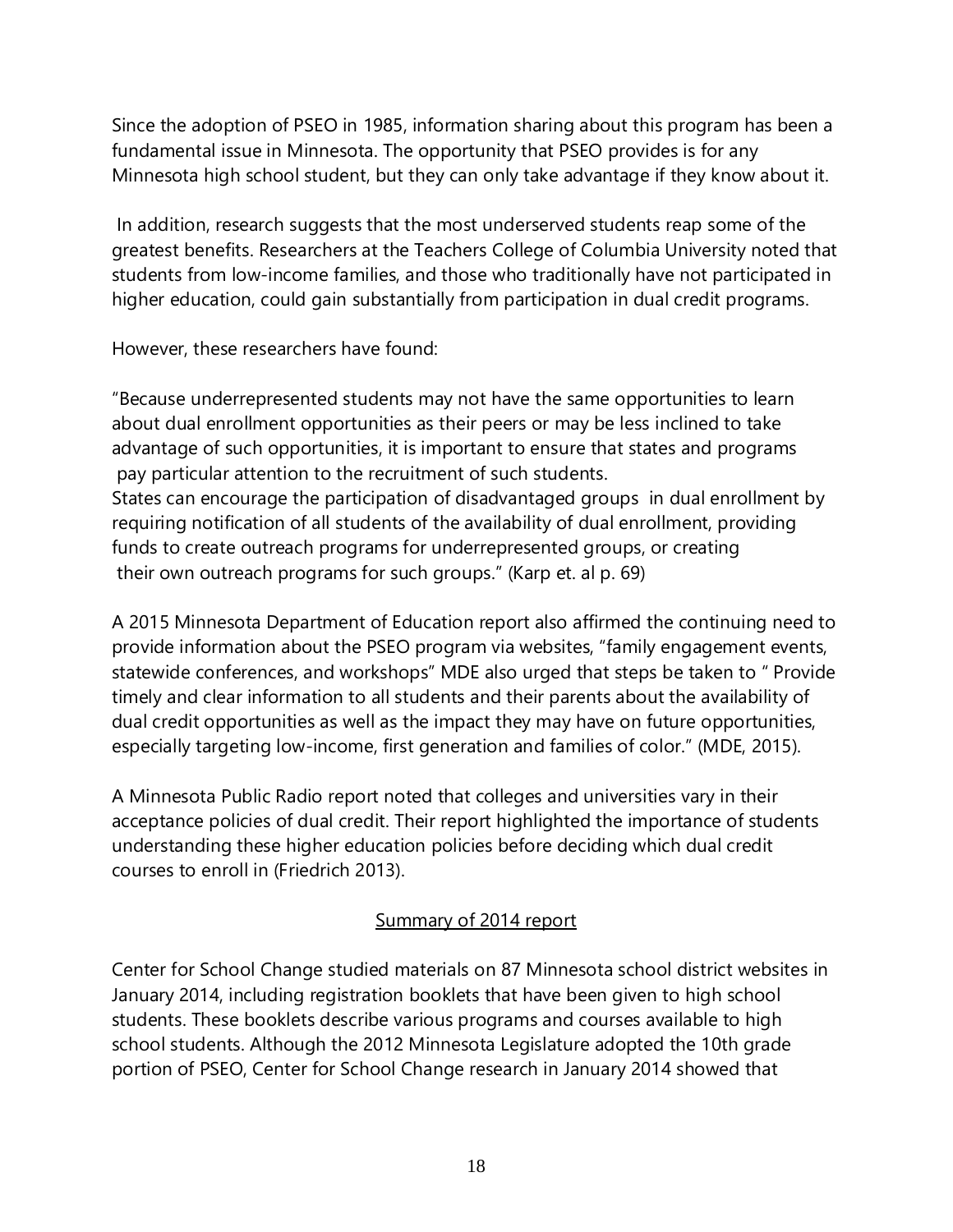- less than 10 percent of the high school websites examined throughout the state had accurate, complete information on PSEO.
- Ninety percent did not include information about the 10th grade career/tech PSEO option, that PSEO courses can be taken online, or that funds are available to help low-income students get to college campuses for PSEO courses (CSC 2015).

CSC recognized that many districts and schools provide information to students that is not available on their website. CSC was not able to determine the accuracy of information distributed in other ways, such as through presentations to families. However, some families contacted CSC to determine whether information shared with them was accurate (and in some instances, it was not correct).

Moreover, some families have contacted CSC to ask if the 10th grade PSEO option exists, or if transportation funds are available for students from low-income families. These individuals reported that educators making these presentations did not mention 10th grade PSEO and transportation funds.

The 2014 Minnesota state legislature mandated placement of "up to date" information about PSEO on a district's website, due to concerns raised by various individuals and groups. Changes in 2014 Legislation Legislators in 2014 listened carefully to testimony from CSC and several groups with concerns about information sharing. Some high schools and colleges were not providing accurate information about PSEO to students and families.

Minnesota legislators decided to make two key changes to increase community knowledge of these opportunities:

1) As of 2014 Minnesota law explicitly required that school districts provide "up-to-date" PSEO information to all 8th-11th-grade students and their families.

Specifically, Subdivision Seven of the law states: "By March 1 of each year, a district must provide up-to-date information on the district's Web site and in materials that are distributed to parents and students about the program, including information about enrollment requirements and the ability to earn postsecondary credit to all pupils in grades 8, 9, 10, and 11" (Minnesota Statute 124d.09, Subdivision 7).

2) The 2014 legislature also modified the 'gag rule' on colleges. Colleges and universities can now tell students and families (in districts with more than 700 pupils in 10th through 12th grades) that they can save money on college costs through PSEO.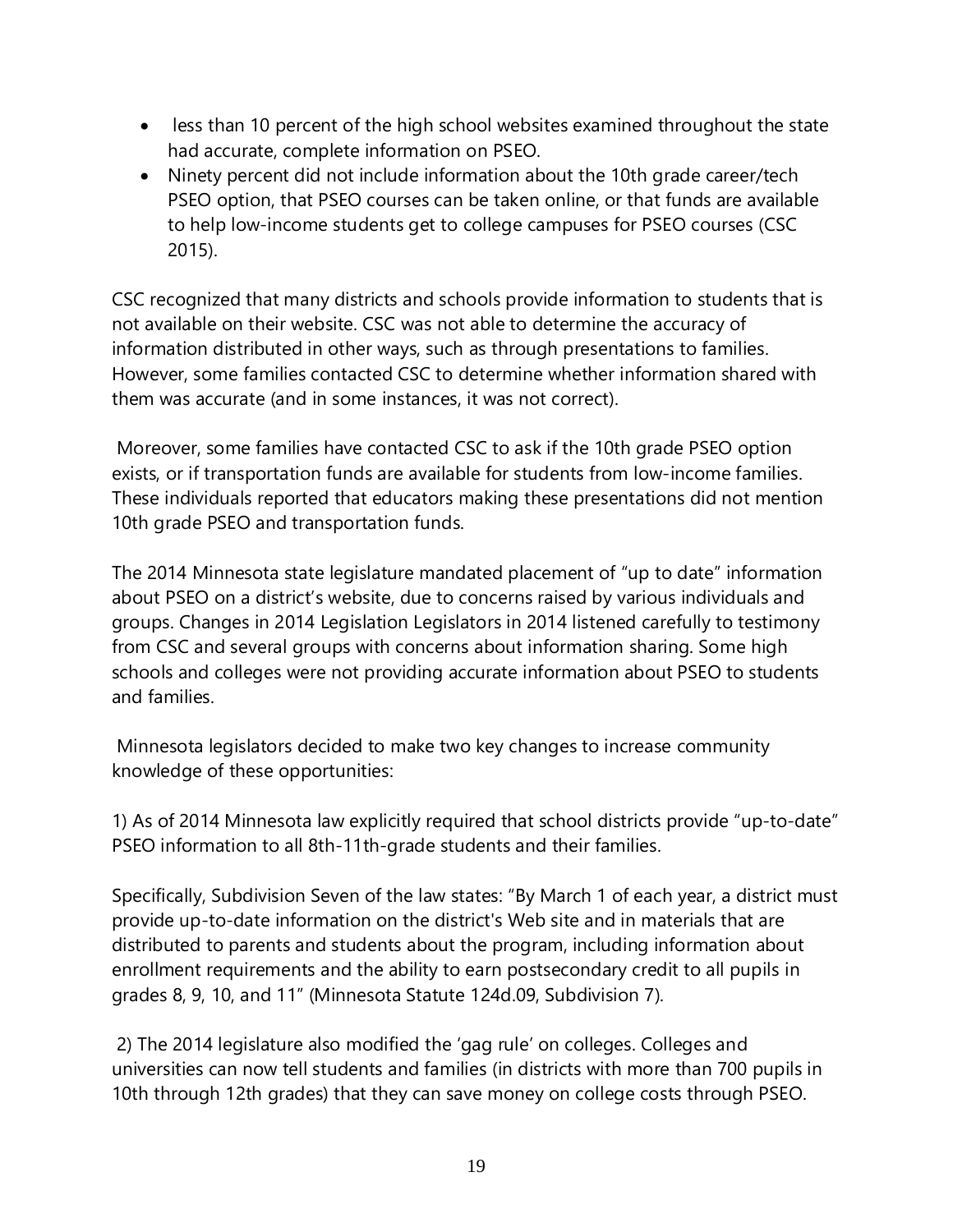Previously, postsecondary institutions were forbidden to tell students they could save money by taking PSEO courses.

A bipartisan group of legislators led this effort, including: Sen. Carla Nelson, R-Rochester; Sen. Patricia Torres Ray, DFL-Minneapolis; Rep. Linda Slocum, DFLRichfield; Rep. Carlos Mariani, DFL-St. Paul; and Sen. Terri Bonoff, DFL-Minnetonka. Legislators worked with a diverse coalition to achieve this, including the Minnesota State College Student Association, Chicano Latino Affairs Council, Growth & Justice, Minnesota Chamber of Commerce, Minnesota Association of Alternative Programs, Minnesota Business Partnership, MinnCAN, Parents United, Education|Evolving, MIGIZI Communications, StudentsFirst, Voices for Justice, Migizi Communications, current and former PSEO students and parents, and the Center for School Change. Some of 2014's progress was limited to permitting colleges and universities to share information with student and families in schools that have more than 700 14 students in grades 10-12.

Thus, there is a continuing need to keep working so that ALL families have accurate information about their students' education. Here's what two PSEO students told legislators in 2014:

"As a graduate of the PSEO Program I can honestly say that participating is one of the smartest decisions I've ever made. I would encourage every student to participate in this program, as the rewards are immeasurable". Former PSEO student Aaliyah Hodge

"Due to the loss in funding, some MN high schools are very reluctant to let students know about PSEO and are withholding information. In my own experience, PSEO has also been a wonderful opportunity. As a high school junior and senior, I enrolled as a full time PSEO student at St. Cloud State University, taking all of my courses on campus. This May, I graduated with my Associate of Arts degree in Liberal Arts and Sciences, participating in my University Commencement before high school. Roughly, the financial savings was \$16,000." Former PSEO student Jack Raisanen

# Summary of 2015 Report

Parents Need to Know about PSEO CSC studied one district/charter website in each of Minnesota's 87 counties to help show compliance with the 2014 amendments to the PSEO law. CSC used a "random number generator" to identify one district or charter public school in each of Minnesota's 87 counties. Our earlier report studied whether these 87 websites were providing up to date information five key areas. Those five areas are 1. Existence of opportunities for 10th graders to take PSEO courses in the career/technical field on college campuses, 2. Opportunities for students to take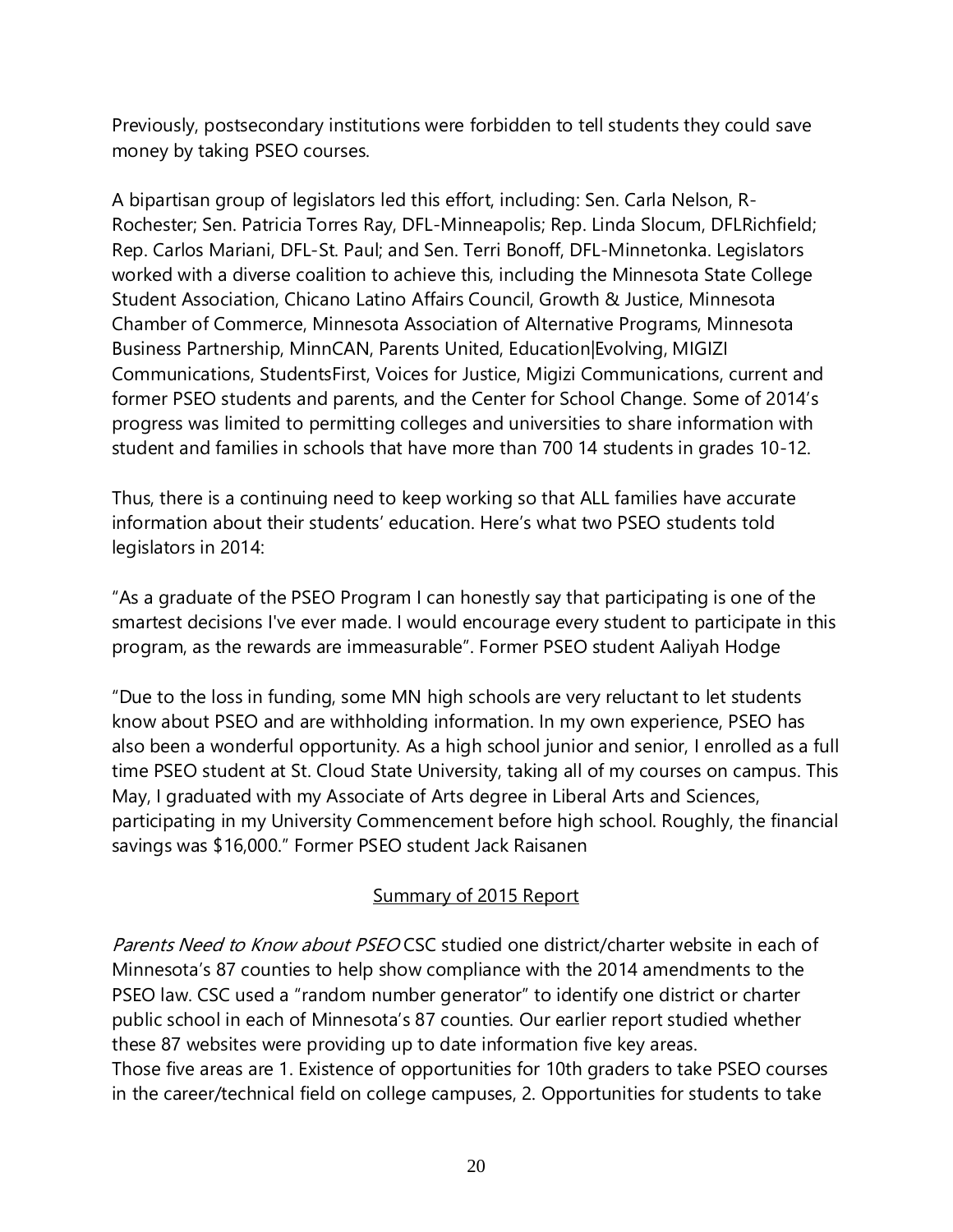PSEO courses online, 3. Transportation funding for students from low-income families, making it easier for them to get to college/university campuses for PSEO courses, 4. The fact that PSEO course tuition, books and required fees are paid by state funds, so that the courses are free to high school students. 5. Whether the district provided accurate information about when students are required to notify their school that they would be participating in one or more PSEO courses in the following school year (May 30)

Through this research on 87 websites, CSC found:

\* 80% did not explicitly explain that tuition, books and required lab fees are covered for PSEO students

- 85% did not provide up to date information about the 10th grade PSEO option
- \* 91% did not provide the accurate date for a student to notify their intent to enroll
- 99% did not provide information on the availability of online PSEO courses

● 99% did not provide information on transportation assistance for PSEO students from low-income families

CSC recommendations included:

● MDE should notify each district and charter high school about the legislative mandate on providing up-to-date information about PSEO, and encourage each to follow through this fall.

● MDE should modify its website to include revisions the 2015 legislature made in PSEO

● All MN public high schools should review the information on their websites and in materials given to students and families to determine if they are in compliance with the law. If not, up-to-date information should be provided.

• Each district and school website should include a search function yielding up to date, accurate information about PSEO and other dual credit programs.

- MDE should consider sharing information about PSEO and other dual credit programs directly with families and community groups, in various languages.
- A follow-up study should be done in December 2015 to determine progress.

The Minnesota Department of Education responded immediately and constructively to this report. As the report suggested, MDE immediately revised its website to include all 2015 revisions.

In addition, Brenda Cassellius, Minnesota Commissioner of Education, included information about the report and the PSEO law's mandates about providing "up to date information" in an August 13, 2015 email sent to all district superintendents and charter public school directors. (Cassellius, 2015)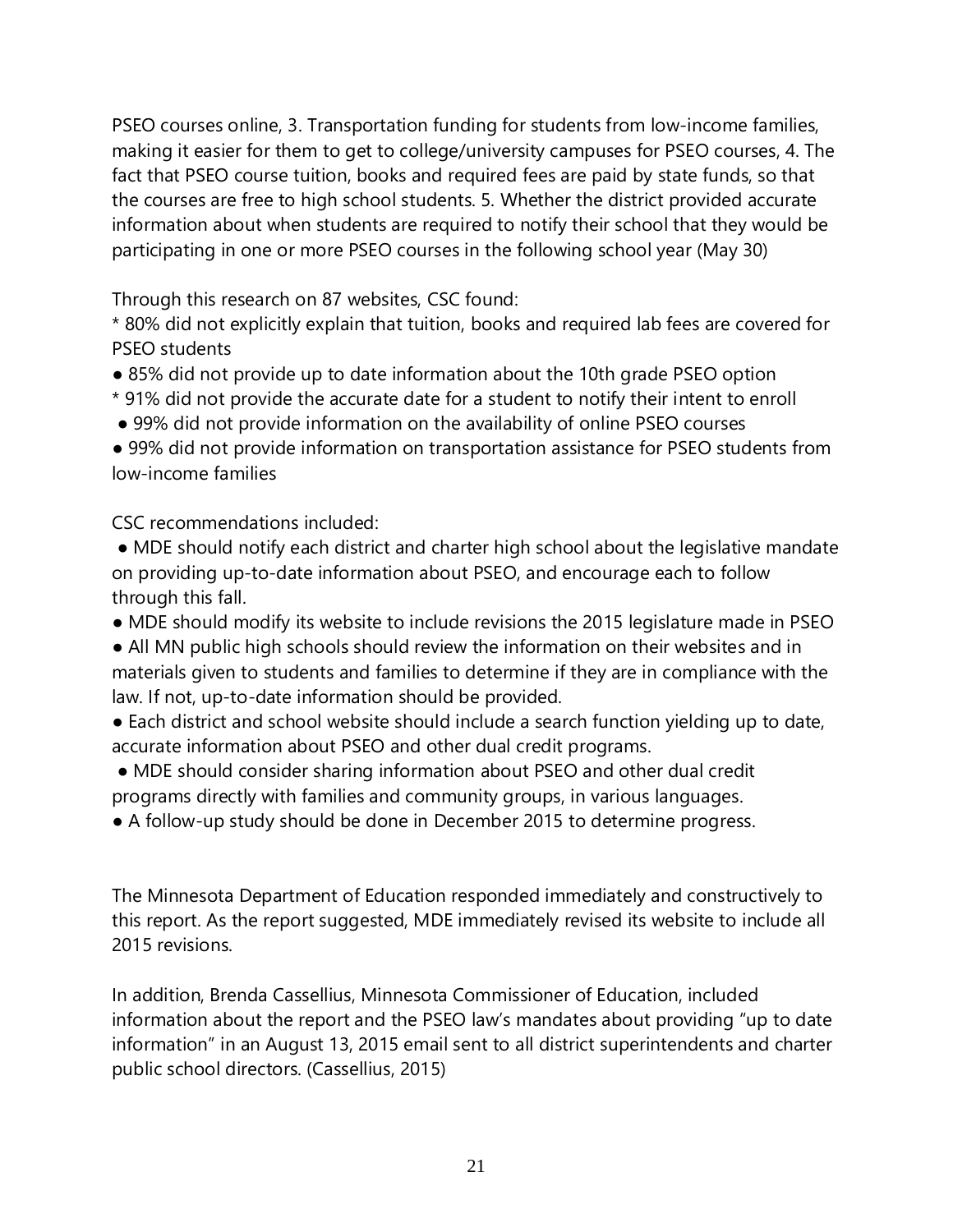The text of that message was as follows: "2015 PSEO and Concurrent Enrollment Legislative Changes: In an effort to provide clear and helpful guidance, below is a paragraph that can be used on district websites to satisfy the obligation to notify parents and students about PSEO. Please note that by March 1 of each year, a district must provide up-to-date information on the district's website and in materials that are distributed to all pupils and their parents in grades eight through grade 11 about the program, including information about enrollment requirements and the ability to earn postsecondary credit. To assist the district in planning, a pupil shall inform the district by May 30 of each year of their intent to enroll in postsecondary courses during the following school year. A pupil is bound by notifying or not notifying the district by May 30. This text is suggested as a minimum, and may be copied and pasted to your site: Postsecondary Enrollment Options (PSEO) is a program that allows 10th-, 11<sup>th</sup> and 12thgrade students to earn both high school and college credit while still in high school, through enrollment in and successful completion of college-level, nonsectarian courses at eligible participating postsecondary institutions.

Most PSEO courses are offered on the campus of the postsecondary institution; some courses are offered online. Each participating college or university sets its own requirements for enrollment into the PSEO courses. Eleventh and 12th-grade students may take PSEO courses on a full- or part-time basis; 10th graders may 16 take one career/technical PSEO course. If they earn at least a grade C in that class, they may take additional career/technical PSEO courses.

There is no charge to PSEO students for tuition, books or fees for items that are required to participate in a course. Students must meet the PSEO residency and eligibility requirements and abide by participation limits specified in Minnesota Statutes, section 124D.09. Funds are available to help pay transportation expenses for qualifying students to participate in PSEO courses on college campuses. Schools must provide information to all students in grades 8-11 and their families by March 1, every year. Students must notify their school by May 30 if they want to participate in PSEO for the following school year. For current information about the PSEO program, visit the Minnesota Department of Education's Postsecondary Enrollment Options (PSEO) webpage. "

The Commissioner followed up with the following reminder, distributed on February 4, 2016.<http://bit.ly/1RlE4e8>

"Reminder of Statutory Deadline for Dissemination of Postsecondary Enrollment Options (PSEO) Information

By March 1 of each year, a district must provide up-to-date information on the district's website, and in materials that are distributed to parents and students, about PSEO programs—including information about enrollment requirements and the opportunity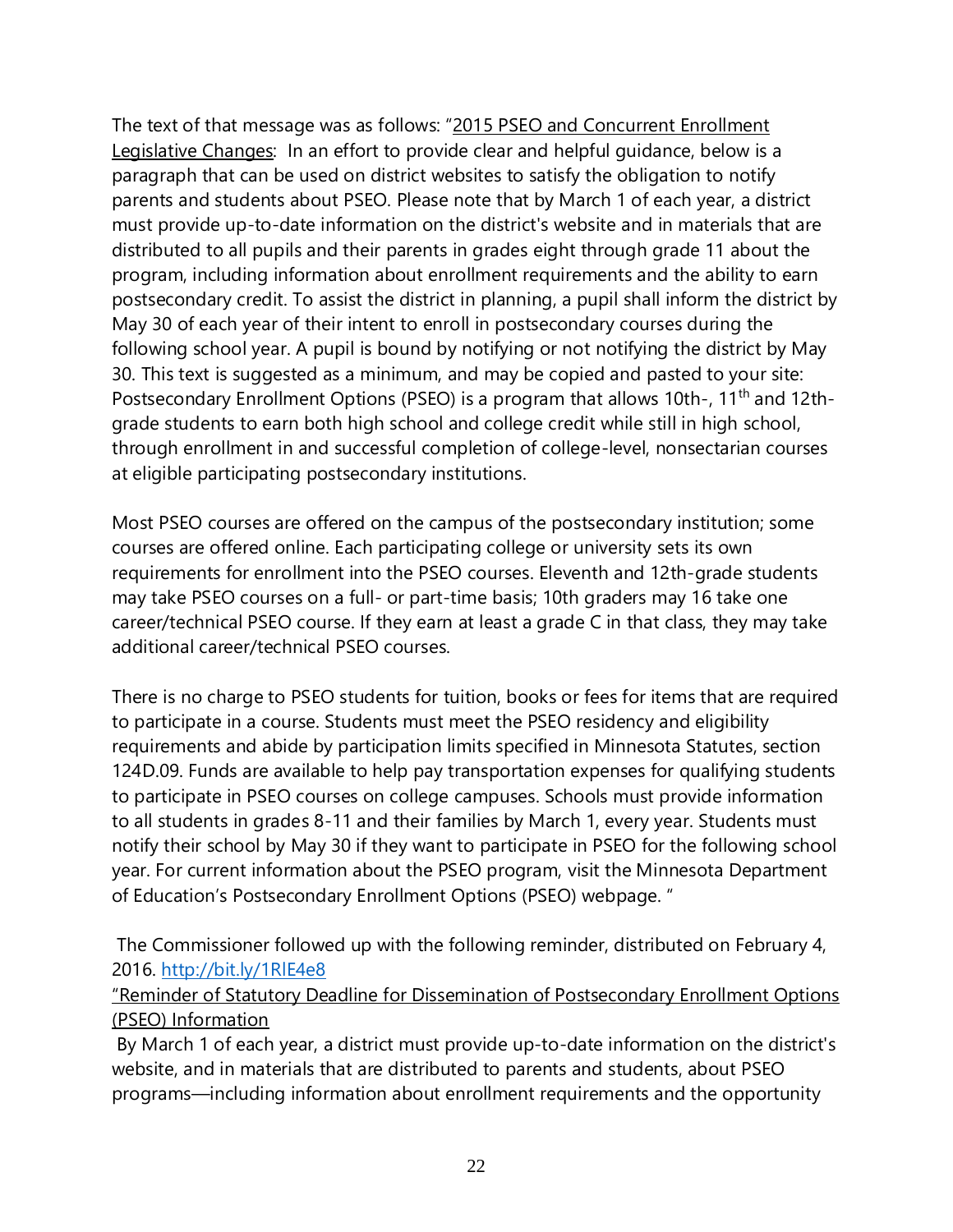to earn postsecondary credit—to all pupils in grades 8, 9, 10, and 11 (Minnesota Statutes, section 124D.09, subdivision 7). In an effort to provide consistent and helpful guidance about PSEO, suggested language is available on the department website that may be used to satisfy the statutory obligation to notify parents and students. At a minimum, this language should be available on district websites and materials distributed to families. In addition, the PSEO Reference Guide is a tool for educators and families, and is available on the PSEO Program Web page. If you have any questions, contact Beth Barsness (651-582-8845)."

The Minnesota Association of School Administrators, Minnesota Rural Education Association and Minnesota Association of Charter Schools also had constructive responses to the report. These three organizations contacted their members, reminded them of the law's requirements and urged them to comply. Moreover, news media throughout the state also provided readers/listeners with information about the report and about PSEO. CSC believes the news media interest, the MDE emails, and the constructive response from MREA, MASA and MACS helped produce progress reported later in this paper.

#### 2016 Report

The 2016 report replicated and expanded research that CSC carried out in 2015. In January, 2016, CSC re-examined websites of the same 87 districts/charter websites that we reviewed in June-July, 2015. CSC researchers examined whether the website had accurate information about 4 key issues, explained below. CSC also noted whether the website had a search function. If so, CSC checked to see whether use of the search function brought us to information about PSEO. When CSC researchers were not able to find up to date information about PSEO on a website, we contacted the relevant district superintendent or charter school director via email. In many but not all cases, these educators responded. CSC staff explained that we would monitor the website up to March 1, when the state law requires that information be posted. (Nathan et. al 2016)

This report also included preliminary research that CSC staff to examine PSEO and other dual credit acceptance policies of Minnesota colleges and universities. We contacted 11 Minnesota colleges and universities to ask how much credit toward a degree they would offer for PSEO and other forms of dual credit. The colleges interviewed included Three University of Minnesota campuses

- Two four-year Minnesota College and University universities
- Two , two-year public community colleges and
- Four, four-year private colleges or universities.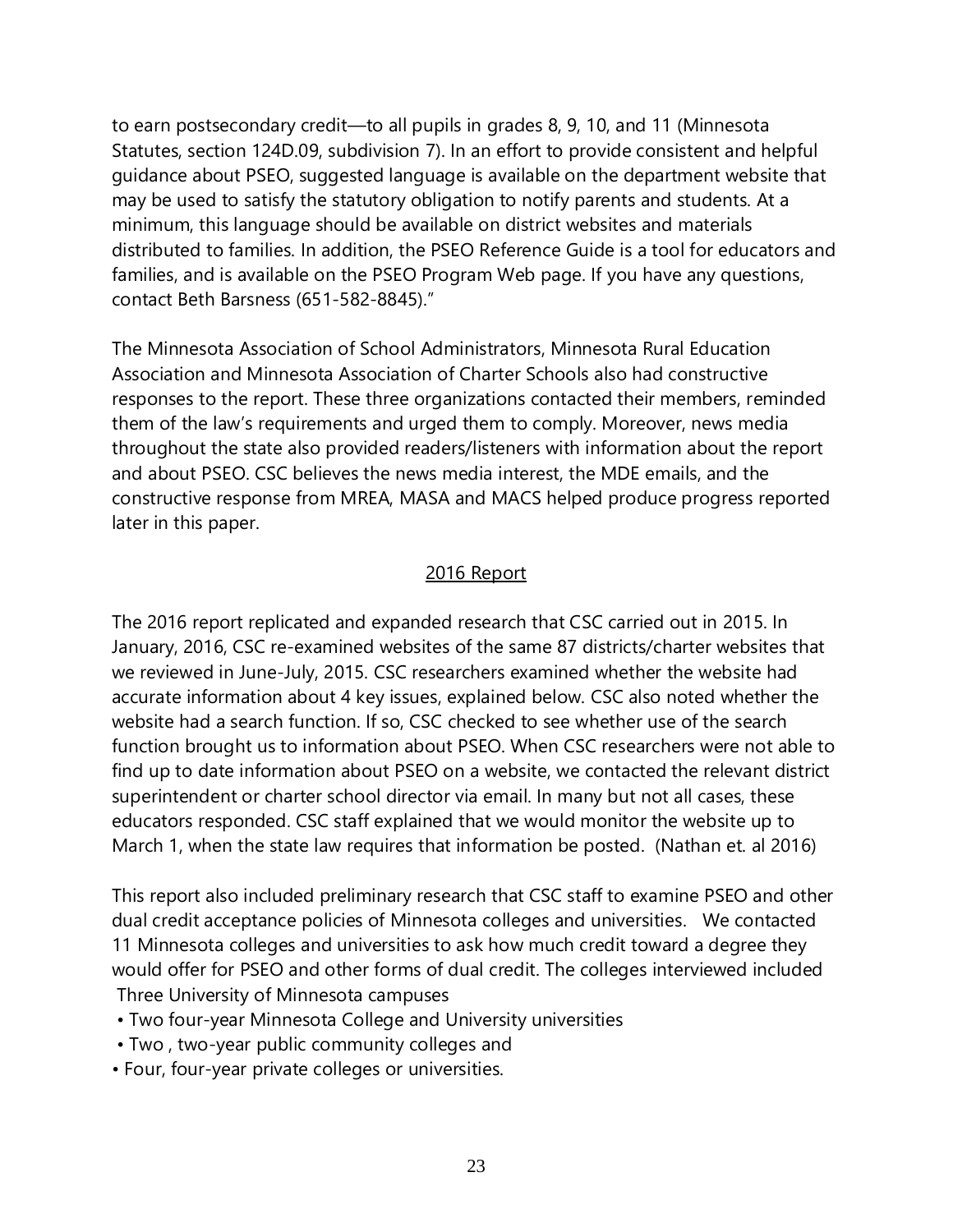CSC asked about how many credits from PSEO and other dual credit courses these institutions accepted toward a degree that they offered.

Finally, CSC listened to and reported concerns raised by families and educators throughout the state about how implementation of PSEO.

CSC's 2016 report noted "significant progress." It also identified several problems that CSC felt deserved further consideration. For example, CSC found what appears to be an inequity between district and charter public schools in the way funds are reduced to reflect students' PSEO participation. The report also briefly discussed the issue of how PSEO courses are "weighted."

# Methodology for this 2019-20 Report

This report replicates and expands research that CSC carried out 2015 and 2016. In October -December, 2019, CSC re-examined websites of the same 87 districts/charter websites that we reviewed in earlier studies. One of those 87 districts no longer served high school students so another direct in the same county was selected for study. Eight one of these are conventional district, and six are chartered public schools (which in Minnesota, also serve as districts). CSC also added Minnesota's six largest districts and two major regional centers to the sample, producing the final sample of 95.

In mid-October, 2019, CSC sent an email to the relevant district superintendent or charter school directors. CSC asked

- 1. Whether the district had adopted a policy on weighting of grades, and if so, for a copy of that policy.
- 2. What are your district/school's PSEO policies?
- 3. What information is posted on your website about PSEO?.

About half of the 95 districts/charter responded. CSC waited two weeks and then sent a second email request. Finally, CSC staff and several additional people, cited in the acknowledgements, contacted and obtained information from the final approximately 20 districts/charters.

This report also gained from a review of recent research about dual credit programs, and recent publications from the Education Commission of the States.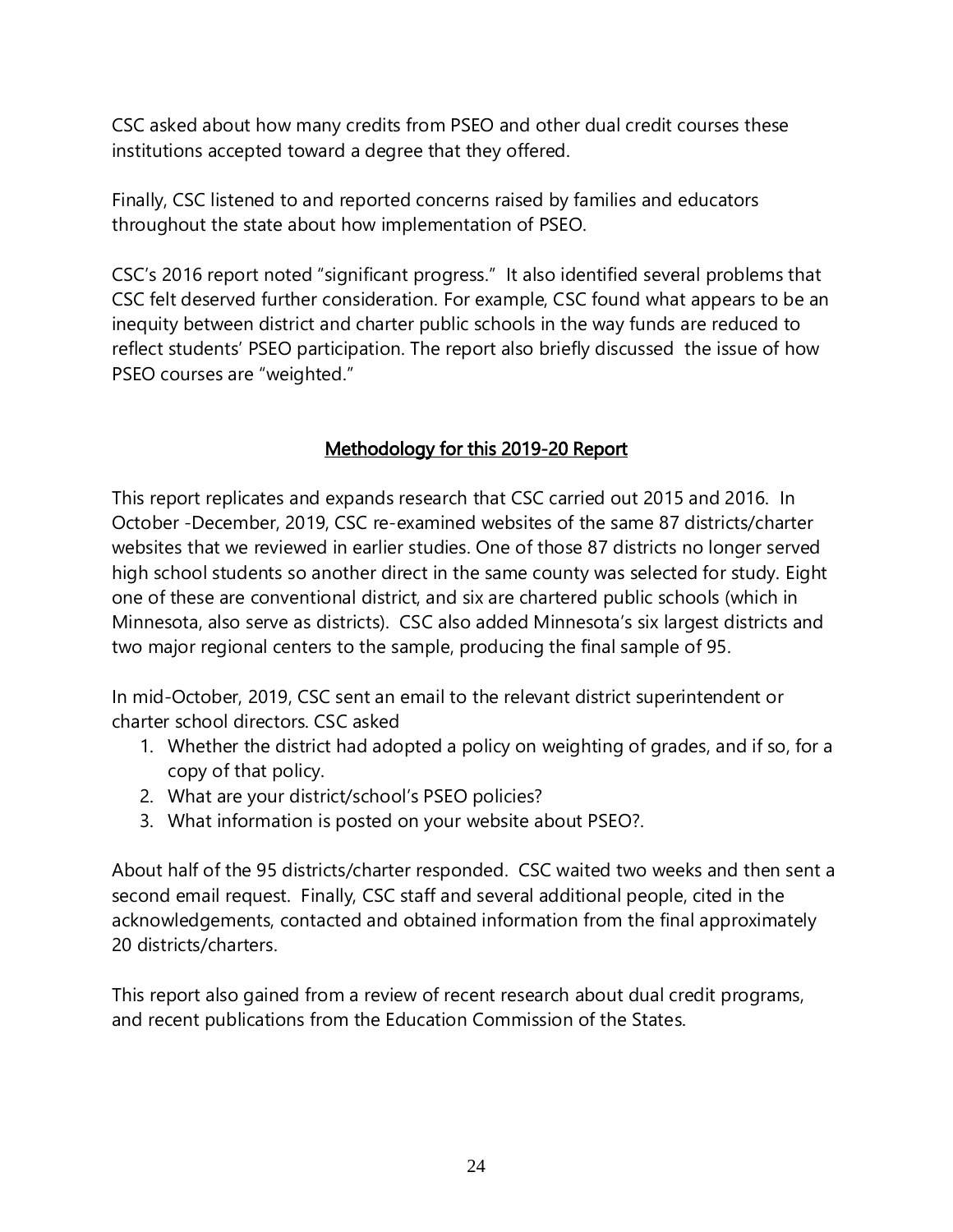# Results of the 2019-20 Study

# 1. Three Key Omissions of information shared with students and families

Our 2019 review of 95 websites found several key omissions.

First only one of the ninety-five websites mentioned that since 2017 the PSEO law requires that school boards must adopt policies that

"Allow a PSEO student reasonable access to the high school

building, computers and/or other technology resources during regular school hours to participate in PSEO courses, whether online or on campus."

None of the websites noted that " A school district must allow a student enrolled in a course under this section to remain at the school site during regular school hours. [\(https://www.revisor.mn.gov/statutes/cite/124D.09\)](https://www.revisor.mn.gov/statutes/cite/124D.09)

Second, CSC's review did not find that any districts noting that modifications are available for students with a disability who wish to participate in PSEO.

As the MDE webpage on PSEO explains: "The Minnesota Department of Education has developed a new Policy entitled: Minnesota Department of Education Alternative Eligibility Options Policy for 10th Grade Students with a Disability who Wish to Participate in Career and Technical Education Classes through the Postsecondary Enrollment Options Program. The Policy and written procedures are effective December 8, 2015. Access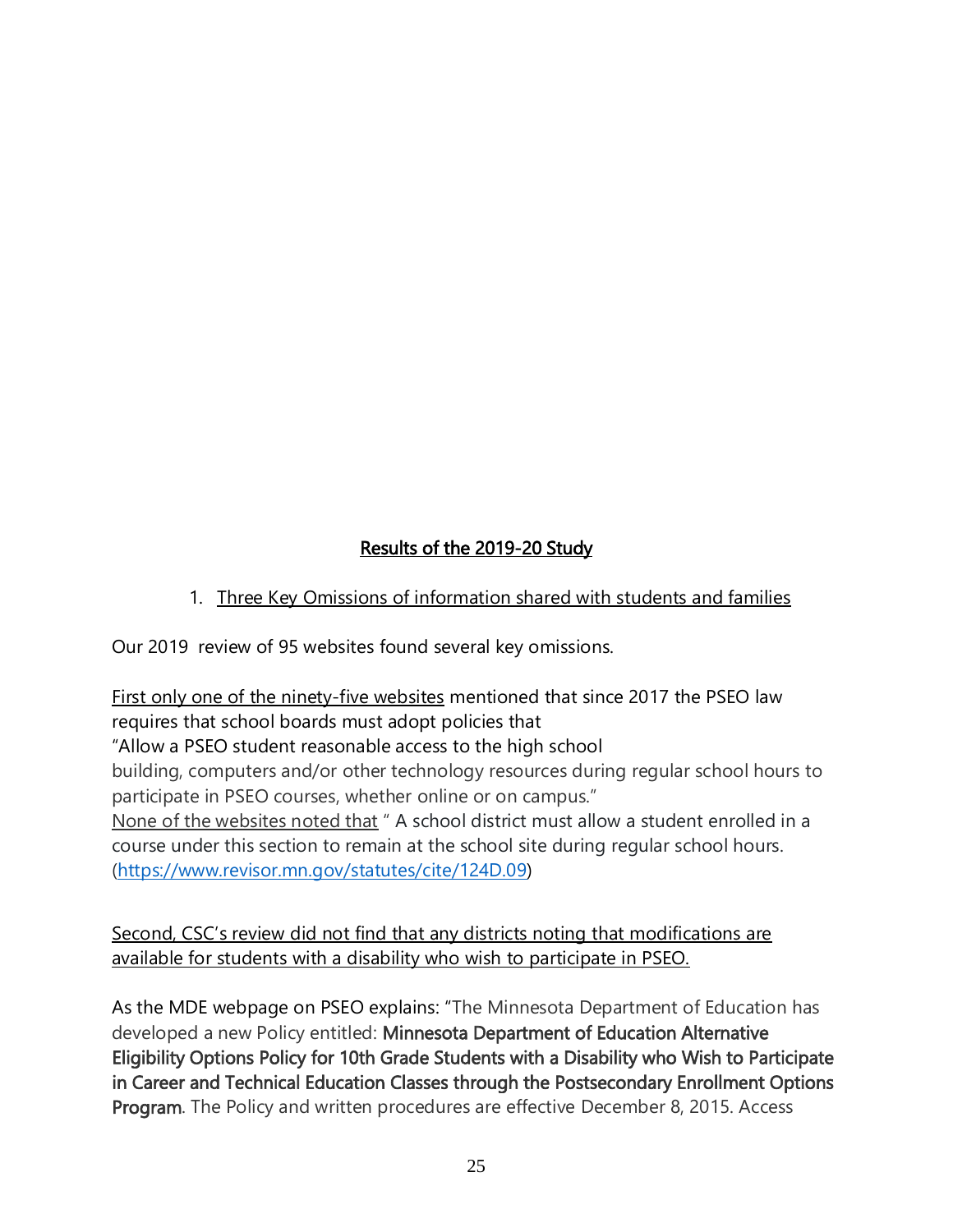the [policy,](http://education.state.mn.us/mdeprod/idcplg?IdcService=GET_FILE&dDocName=MDE034539&RevisionSelectionMethod=latestReleased&Rendition=primary) [procedures,](http://education.state.mn.us/mdeprod/idcplg?IdcService=GET_FILE&dDocName=MDE034538&RevisionSelectionMethod=latestReleased&Rendition=primary) and the [Modification Request Form.](http://education.state.mn.us/mdeprod/idcplg?IdcService=GET_FILE&dDocName=MDE034537&RevisionSelectionMethod=latestReleased&Rendition=primary) [\(https://education.mn.gov/MDE/fam/dual/pseo/](https://education.mn.gov/MDE/fam/dual/pseo/)

We did not find the information about alternative eligibility options for students with a disability on a single district or charter website description of PSEO.

# Third: CSC review did not find any websites that reflected a revised timeline as adopted by the 2019 legislature.

Previously, as stated on the relevant PSEO website, the PSEO Law required that "By March 1 of each year, a district must provide up-to-date information on the district's website, and in materials that are distributed to parents and students, about the program--including information about enrollment requirements and the ability to earn postsecondary credit--to all pupils in grades 8, 9, 10, and 11." ( Minnesota Statute 124D.09, Subdivision 7)

However, the Minnesota legislature amended this in 2019 to reflect the fact that in some schools, registration takes place weeks or even months before March 1. Some schools begin having students register early in the year for the following school year. In some cases, registration materials for the 2020-21 school year already have been prepared. In other cases, they will be finalized soon.

So the 2019 legislature revised this section of the law to read as follows; "By the earlier of (1) three weeks prior to the date by which a student must register for district courses for the following school year, or (2) March 1 of each year, a district must provide up-todate information on the district's website and in materials that are distributed to parents and students about the program, including information about enrollment requirements and the ability to earn postsecondary credit to all pupils in grades 8, 9, 10, and 11." (Mn Statute 124D.09, Subdivision 7, retrieve at

<https://www.revisor.mn.gov/statutes/cite/124D.09>

We did not this (revised) information date on a single district or charter website.

CSC believes there is an urgent need for MDE to

- 1) Modify its recommended language to reflect 2019 revisions in the PSEO law that were adopted by the Minnesota legislature and
- 2) Communicate by February 1, 2020 with Minnesota's district and charter educators, asking that they communicate up to date information that fulfills the law's requirements.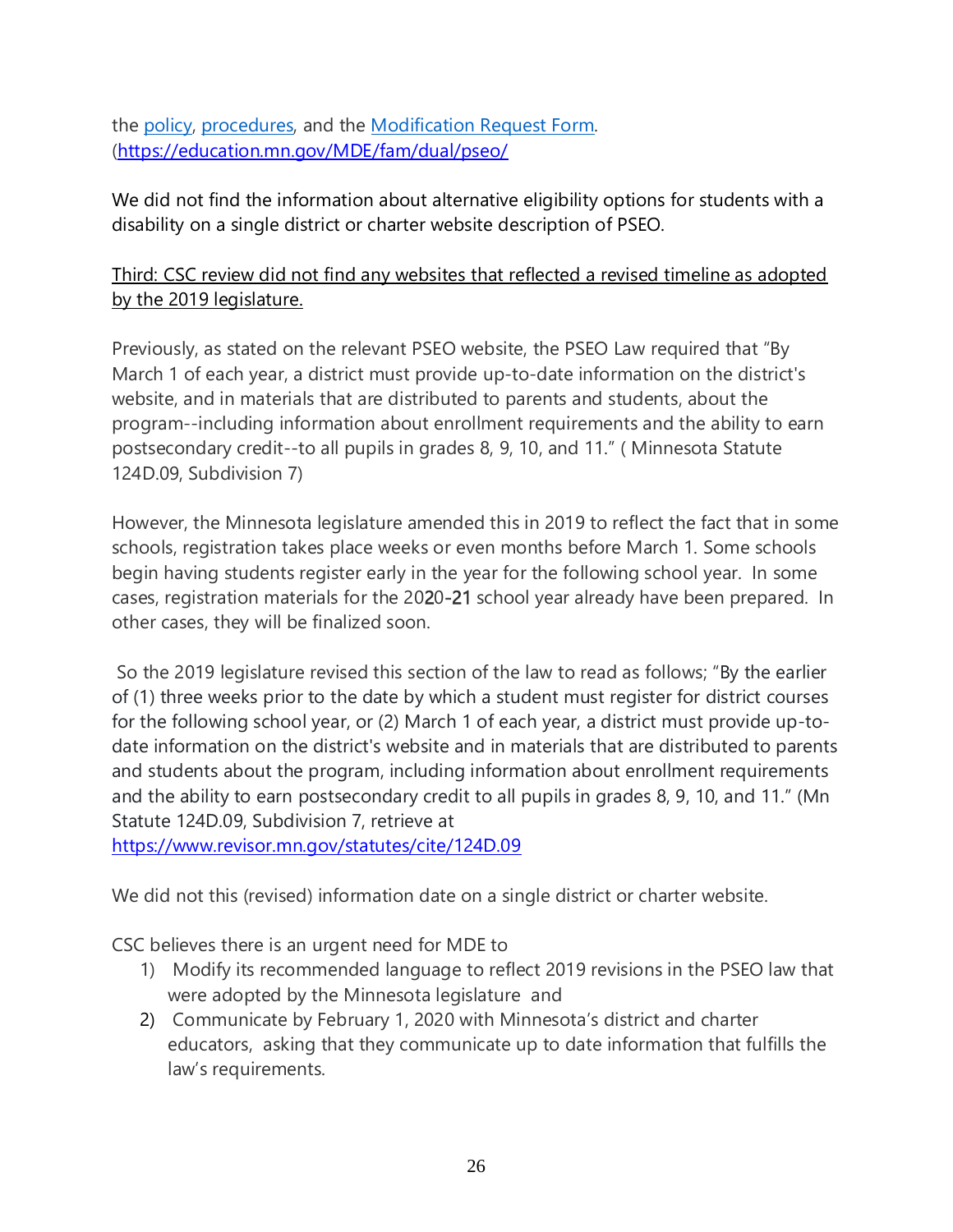We did not the (revised) information date on a single district or charter website.

Students and families must have accurate, information to make informed decisions. And as the law requires, students must have this information three week before they register or by March 1, whichever comes first.

# 2. Concerns about some district policies and procedures

In the course of reviewing 95 websites for information about PSEO, CSC found a number of assertions that are questionable. Some seem completely inconsistent with PSEO legislation provisions. Some appear to fall in a "gray area."

Below are examples of what we found:

- One district's website includes a letter stating that PSEO students may not use school equipment (This, despite explicit language in the PSEO law guaranteeing students access to district equipment to participate in online PSEO)
- One school states that PSEO student "must have completed all of the school's required 9<sup>th</sup> and 10<sup>th</sup> grade courses before enrolling in PSEO." This seems inconsistent with provisions allowing students to take career tech PSEO courses in  $10<sup>th</sup>$  grade.
- One district tells students that the purpose of PSEO is "to allow students. to take college level courses not available at \_\_\_ High School." This is not the purpose of PSEO. The school also does not mention the  $10<sup>th</sup>$  grade option or mention that some students are eligible for transportation assistance.
- One district states that PSEO may not be taken if similar College in the Schools course is offered by the district. This provision is not found in the law.

# The PSEO law states in part,

 "Participation in high school activities. Enrolling in a course under this section shall not, by itself, prohibit a pupil from participating in activities sponsored by the pupil's high school. (Minnesota Statute 124D.09, Subdivision 11)

- One district states that a full time PSEO may not be student representative to the district's board of education.
- One district states that to earn honors at graduation, 75% of courses must be taken at high school
- One district states that to earn an academic letter, a PSEO student must take at least 50% of courses at the high school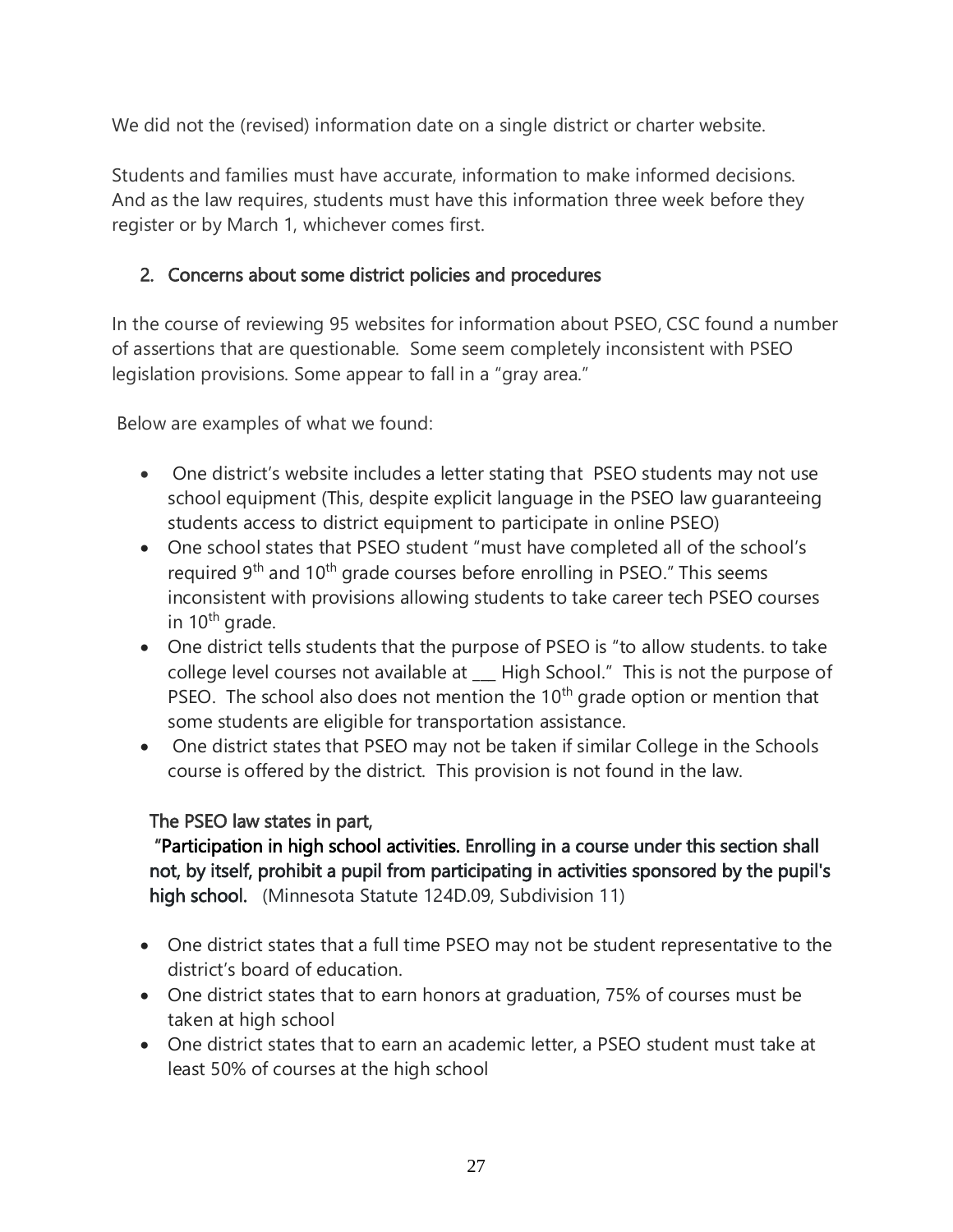• One district states that PSEO students will not be considered for graduation speaker

Other policies that raised concerns include:

- Some districts state that a student must have a specified grade point or; some specified class rank to participate in PSEO (true for Minnesota State but not necessarily for others)
- One district requires potential PSEO students to present a syllabus for a potential college course before district will approve course
- One district does not describe PSEO on its website (despite state law explicitly requiring this).
- One district states that admission to PSEO is subject to staff approval. There is no such provision in the state law.

3. Can the Commissioner of Education withhold funds from a district or charter in serious cases? Yes. Section 127A.42 of Minnesota Statutes gives the Commissioner of Education to withhold funds from a district under certain conditions. Among other provisions, the Commissioner may withhold funds for "noncompliance with a mandatory rule of general application promulgated by the commissioner in accordance with statute, unless special circumstances make enforcement inequitable, impose an extraordinary hardship on the district, or the rule is contrary to the district's best interests;" (Minnesota Statute 127A.42 "Reduction of Aid for Violation of State Law)

# <https://www.revisor.mn.gov/statutes/cite/127A.42>

The "Reduction of Aid for Violation of Law" statute makes clear that the Commissioner of Education must follow a process before funds are withheld. This includes notification in writing, giving the district the opportunity to change, and holding a hearing.

CSC agrees that withholding state funds should be a final step. It should be taken only after MDE has determined that a violation has occurred and that procedures have been followed.

However, if districts refuse to comply with the PSEO legislation, CSC believes this process should be used.

# 4.Varying Patterns of Grade Weighting

The "weighting" of grades can have a significant impact on students' lives both during and after high school. Weighting of certain courses is designed to influence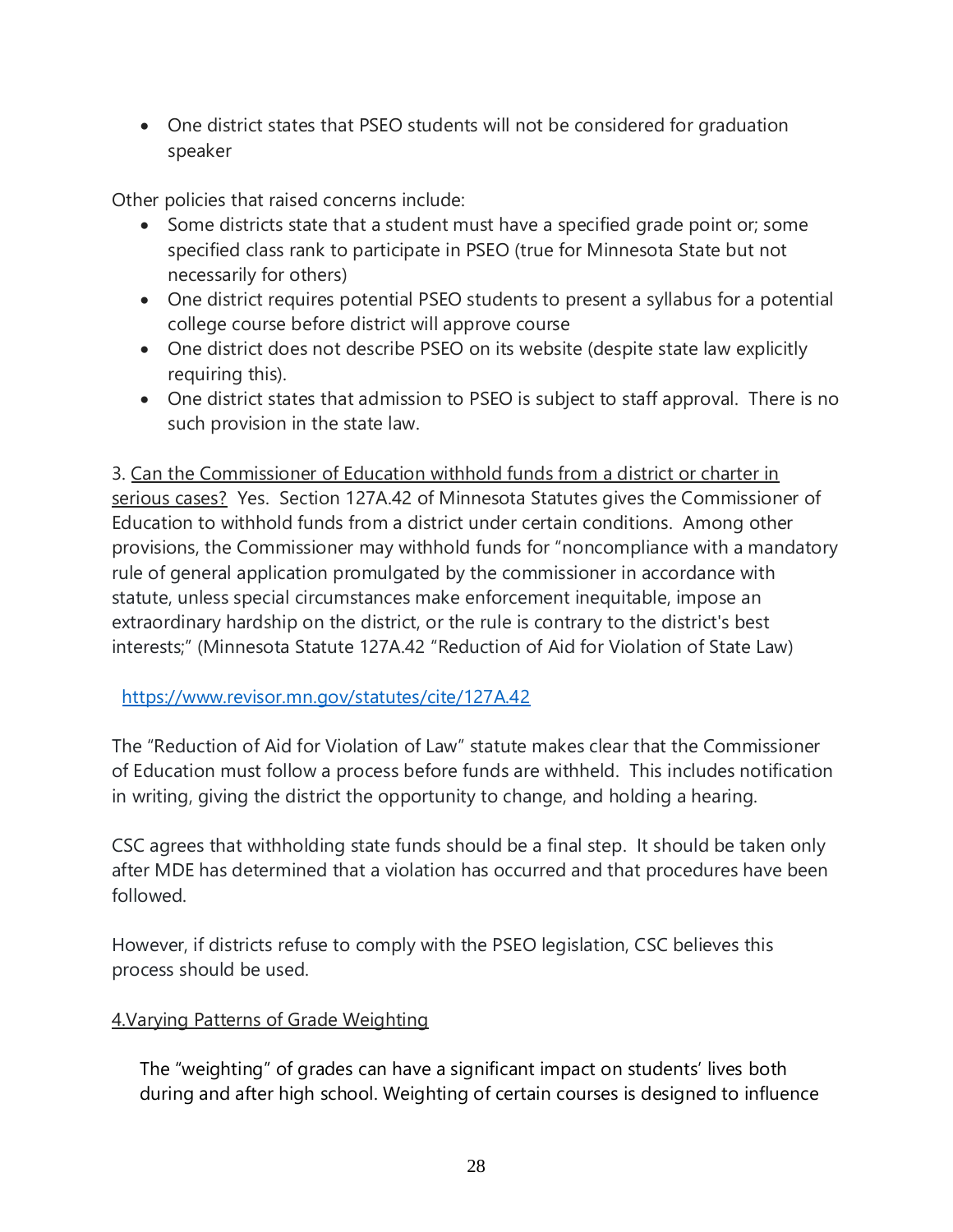which courses at least some students take during high school. And taking weighted courses can have an impact on whether a student attends some form of college or university, as well as which college or university.

Dr. Walter Roberts, formerly a faculty member at Minnesota State University-Mankato who trained generations of school counselors, helps explain the importance of weighted grades.

As Roberts explained, weighting, or non-weighting of grades has an impact on students' grade point average and their class rank. Some scholarship programs are open only to students with a certain class rank (i.e. top 10%). Some colleges and universities use class rank to help determine whether to admit a student. (Roberts)

Darren Ginther, St Paul Public School Director, Office of College and Career Readiness, offered examples of organization that use grade point average to determine, or help determine recipients. He wrote: "Here are a few that require/highlight class rank.

- [American Association of University Women](https://aauwstpaul.org/scholarship/) top 20%
- [The Gates Scholarship](https://www.thegatesscholarship.org/scholarship) top 10% preferred
- [Quest Bridge](https://www.questbridge.org/high-school-students/national-college-match/who-should-apply#eligibility) top 5-10%"

Grade point average and class rank are two of the factors that Undergraduate Admissions at the University of Minnesota Twin Cities use to determine whether to admit students. It also uses those factors to help determine recipients of certain scholarships. As a University of Minnesota representative wrote, "The University of Minnesota does not recalculate class rank" (that the high schools provide. (Meyer). Thus, a class rank that includes grade weighting could have an impact on whether students are admitted to, and receive a scholarship for, the University of Minnesota Twin Cities campus.

# CSC found that fifty-six of the 95 (59%) districts did not weight grades. They are as follows:

Alden Conger, Artech High School, Browerville, Burnsville, Caledonia, Carlton Public Schools, Chatfield, Clearbrook, Fisher, ECHO Charter, Foley Public Schools, Dawson Boyd, Duluth, Elgin Melville, Glencoe-Silver Lake, Granada Huntley, East Chain, Fulda, Greenway, Hawley, Henning, Heron Lake-Okabena, Hill City, Janesville-Waldorf-Pemberton, Lake of the Woods, Lake Superior, LaPorte, Litchfield, Little Fork, Big Falls, Luverne, MACCRAY, Madelia, Maple River, Melrose, Menahga, Milaca, Minneapolis, New London-Spicer, New Heights Charter, New Ulm, North Branch, Northland, Ogilvie, Paladin Charter, Pierz, Pipestone, Plainview, Red Lake County Central, Redwood Area School District, Riverway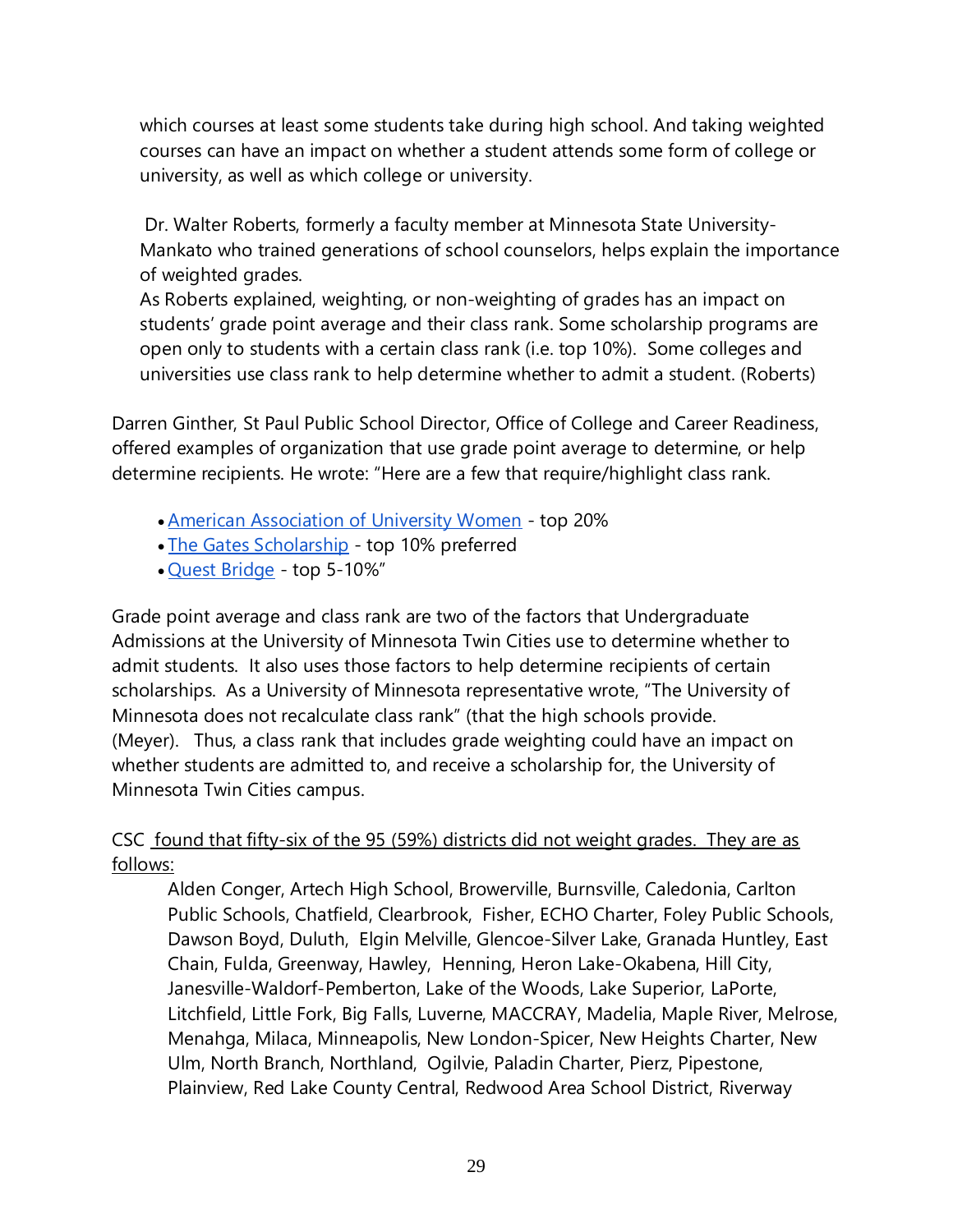Learning Center, Rosemount Apple Valley Eagan, Rothsay, Rushford Peterson, United South Central, Watertown Meyer, and Westbrook/Walnut Grove.

Our research showed that thirty-eight (40%) did weight grades: Ada-Borup, Adrian, Anoka-Hennepin, Austin, Benson, Big Lake, Braham, Buffalo-Lake Hector, Choko-Alberta, Cook County, Frazee-Vergas, Goodhue, Greenbush-Middle River, Harbor City Charter, Hinckley-Finlayson Howard Lake-Waverly-Winstead, Jordan, Lakeview, LeSueur-Henderson, Marshall County, Minnewaska, Mounds View, Nicollet, Osseo, Owatonna, Pequot Lakes, Red Lake, Rochester, Russell-Tyler-Ruthton, Sibley, St Paul, Stillwater, Tri-County, Thief River Falls, Triton, Waubun, Wheaton, and West Central

In addition, Alexandria High School does not give extra weight to any grades. However, as a counselor explained, the high school uses a slightly different system when figuring an "A" for students in Advanced Placement courses. This makes it slightly easier to earn an "A" in the Advanced Placement courses.

Amount of extra "weight" given to certain grade. The amount varied. The amounts included .2, .25, 333, .34, 5, .6 and 1.0.

We were quite surprised to learn that nine of the thirty-eight weighted A.P, but not College in the Schools/Concurrent Enrollment courses. This despite the fact that the state is providing extra funds to help districts offer these courses, and to pay for faculty to earn the credentials they are required to have to teach these courses.

# Discussion of grade weighting

Weighing of grades is controversial. Good arguments can be made for and against this idea. One national research study cited advantages and disadvantages as follows: Advantages: 1. More students take rigorous courses. 2. More challenging courses can be offered. 3. It increases a student's GPA. 4. Higher class rankings for those who take more demanding courses. 5. Students are more competitive with peers from other schools with weighted grading for first-choice and more elite college acceptance. 6. Better chance for students to receive more in scholarship monies. 7. More likelihood for students to have higher self-esteem

Disadvantages: 1. Lack of consistency from school to school as to what courses are weighted and how much they are weighted. 2. Not all courses, even honors and AP, are equally demanding. 3. It may send a message to those who are taking regular courses, that their work is not as highly valued as weighted classes, which may lower self-esteem and attempts to strive for high grades. 4. College admissions offices tend to look at the overall GPA and not if the grades had been weighted. 5. If a student is afraid of getting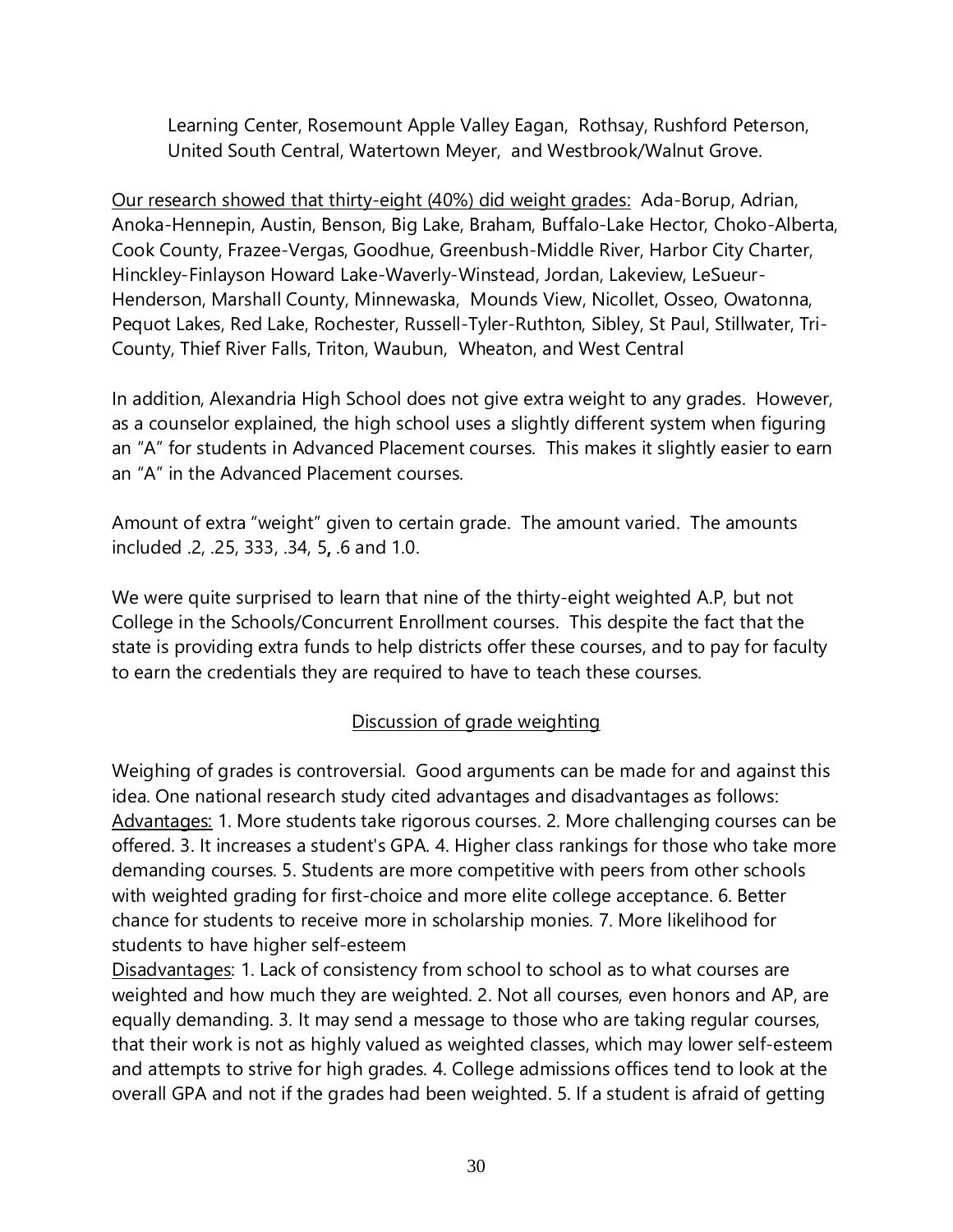a low grade in a more rigorous course, he/she may opt to take a less demanding course in order to earn a higher grade. 6. Tracking of students could become more common. 7. Students at the lower academic end of the spectrum would not have equal opportunities to take a more engaging academic program. 8. Litigation by parents may occur if they believe the system is hindering their child(ren) from equal access to the curriculum. 9. Smaller schools have fewer opportunities to offer a wide array of weighted and non-weighted courses. 10. Fine arts courses may not be taken because it is possible that a non-weighted grade will lower a student's GPA." (Educational Partnerships, Inc.)

However, a fundamental principle found on virtually every district and chartered public school website is the principle of equality – treating each student in the same way. Might this principle apply in grade weighting?

CSC agrees with the 56 districts and charters that do not weight grades. We urge other districts and charters to adopt that approach.

Another valuable approach has been adopted by St. Paul Public Schools. The district to weights all dual credit courses equally. CSC believes there is a lot to recommend this approach. If the goal is to encourage as many students as possible to participate in college level courses, doesn't equally mean all such courses such be weighted?

We were quite surprised to learn that nine of the thirty-eight districts that weighed grade, weighted A.P, but not College in the Schools/concurrent enrollment courses. This despite the fact that the state is providing extra funds to help districts offer these courses, and to pay for faculty to earn the credentials they are required to have to teach these courses. District weighting AP but not CIS/CE courses included both suburban and rural districts.

Perhaps the legislature should provide funds only to districts that either recognize the value of concurrent/CIS course and either

- a. Offer but do not weight dual credit courses, or
- b. Include CIS/Concurrent enrollment courses in the courses that are weighted.

# 4. Increasing access to various forms of dual credit.

Everyone wants students to succeed, and no one want to put students in a situation where they are likely to fail. However, CSC believe there Minnesota could be doing more to help more students participate in dual credit courses. Based on CSC's literature review and conversation with students and educators, here are two way that this could happen.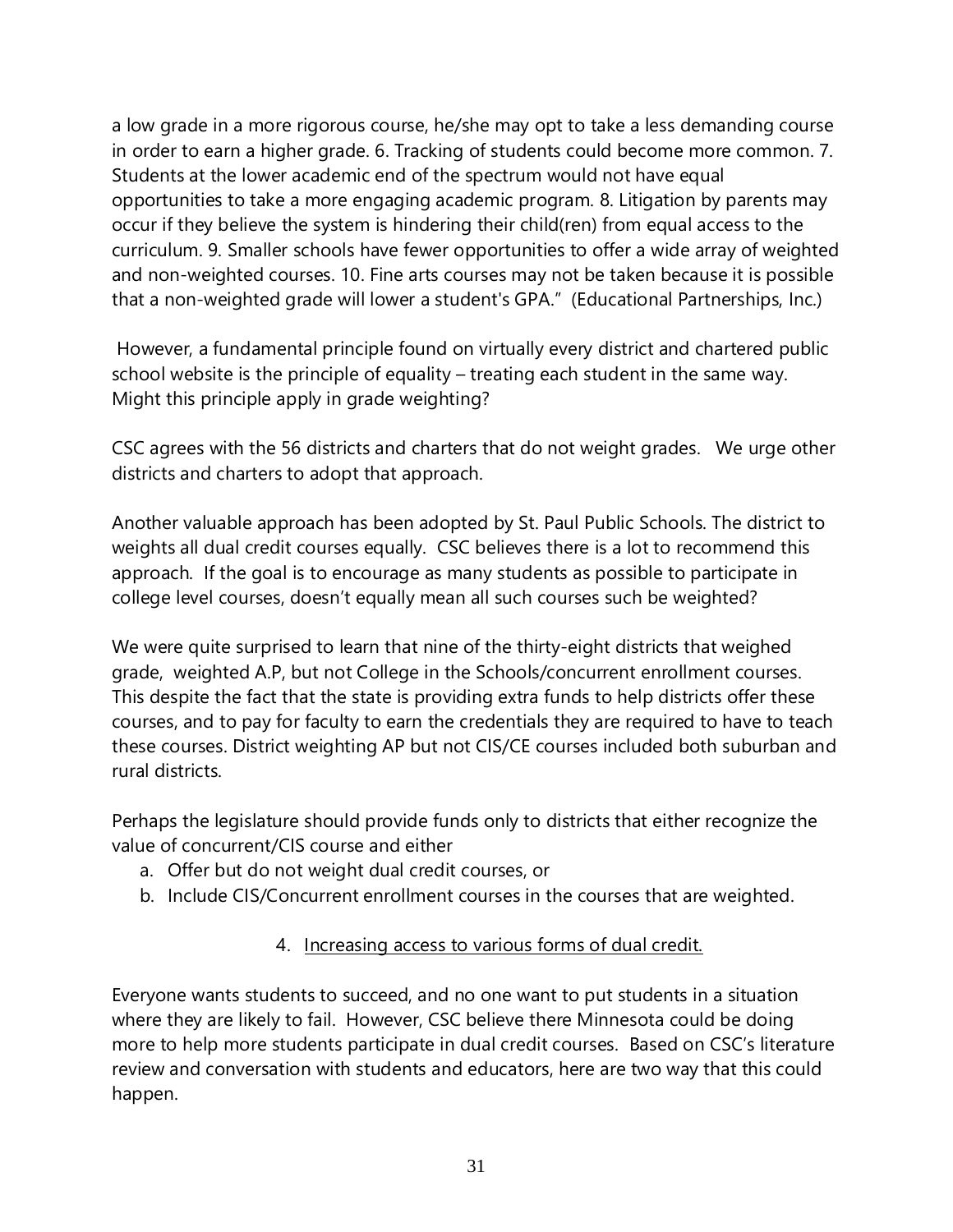First, the Minnesota legislature could modify existing law to allow chartered public high schools serving predominantly low income and "at risk" students to create new collaborative "early/middle college models" with colleges and universities.

Minnesota Department of Education describes these as follows: "an Early/Middle College Program allows high school students to earn dual high school and college credits with well-defined pathways towards earning a postsecondary degree or credential in addition to a high school diploma. Early/Middle College Programs are partnerships between State-Approved Alternative Programs (SAAP) and eligible postsecondary institutions designed to serve and support students in the academic middle - especially low-income, English Language Learners, first generation college students, and/or students of color." (Minnesota Department of Education Early/Middle College)

MDE lists more than 70 approved early/middle college programs, from Albert Lea to Zumbro. They are found in rural, suburban and urban communities. (Minnesota Department of Education, Postsecondary Enrollment Options, List of State Approved Early/Middle College Programs, 2019-20).

In the "early/middle college" model, high school students are allowed to both remedial and college level courses from college faculty on college campuses. Students receive extensive support from high school faculty. As noted previously, the "What Works Clearinghouse" has identified several studies showing that such programs produce a significantly significant increase in college attainment – something that is an explicit goal of the Minnesota Legislature and the Walz/Flanagan administration. (What Works Clearinghouse).

Currently only district public schools are allowed to be designated as an "alternative learning program" and thus, to create early/middle college models.

Legislators could allow a chartered public school serving predominantly "at risk" students to apply to the Minnesota Department of Education to be an alternative learning program. The Minnesota Association of Charter Schools strongly supports this modification of state law. (Piccolo)

Secondly, research suggests the value of greater flexibility in which students are allowed to take dual credit courses. As two Education Commission of the States wrote, "research indicates that middle-achieving high school students (whose grades or assessment scores fall just short of college readiness measures) not only can be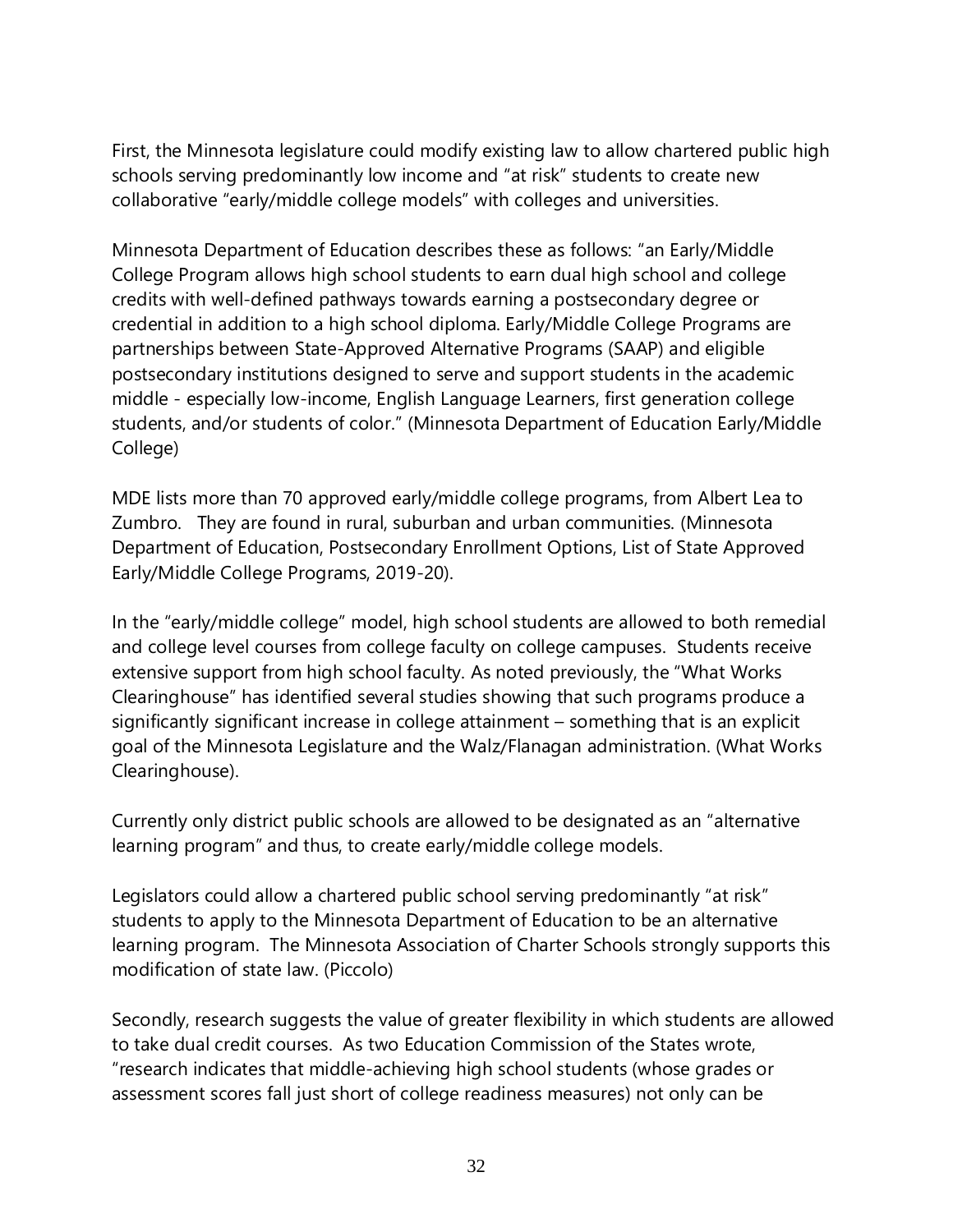successful in dual enrollment coursework, but also can reap substantial benefits from program participation."

These authors cite examples throughout the country showing that "Differentiated dual enrollment — defined as dual enrollment options for a wider range of learners — is a promising approach states can adopt to extend the benefits of dual enrollment participation (including higher rates of postsecondary enrollment and attainment) to middle- and lower-achieving students." (Zinth and Barnett).

Among others, the ECS analysts cited research from Teachers College, Columbia: ""Males, low-income, and low-achieving high school students all appear to benefit from participation in dual enrollment to a greater extent than their dual enrollment peers who enter college courses with more social, economic, and educational advantages. These findings indicate that dual enrollment can benefit a range of students, and may have the greatest positive impact on those students who are often excluded from participation." (Karp, et al)

CSC believes that the early/middle college high school programs being established throughout Minnesota are a very wise response to the research cited immediately above.

Another wise response is the "Finishing Trades Institute," previously mentioned. This joint effort by businesses and unions is opening in January, 2020. It's designed to help prepare young people for jobs in fields such as glazing, painting and welding. The program features no admissions tests. (Finishing Trades Institute)

Originally designed to open with 10 students, this new PSEO program instead will open with 21 participants. Demand exceeded what the planners hoped for, and they decided to accept all the applicants. (Scallon)

For several years, CSC maintained a website showing Minnesota College and University acceptance policies toward various dual credit courses. This can be helpful as students and families are considering which dual credit courses and programs students are participating in.

Ultimately the legislature decided to ask the Minnesota Office of Higher Education to conduct a study on this issue and post results. MOHE has completed the study, and it is [available on their website.](https://www.ohe.state.mn.us/mPg.cfm?pageID=2236) 

# **Conclusions**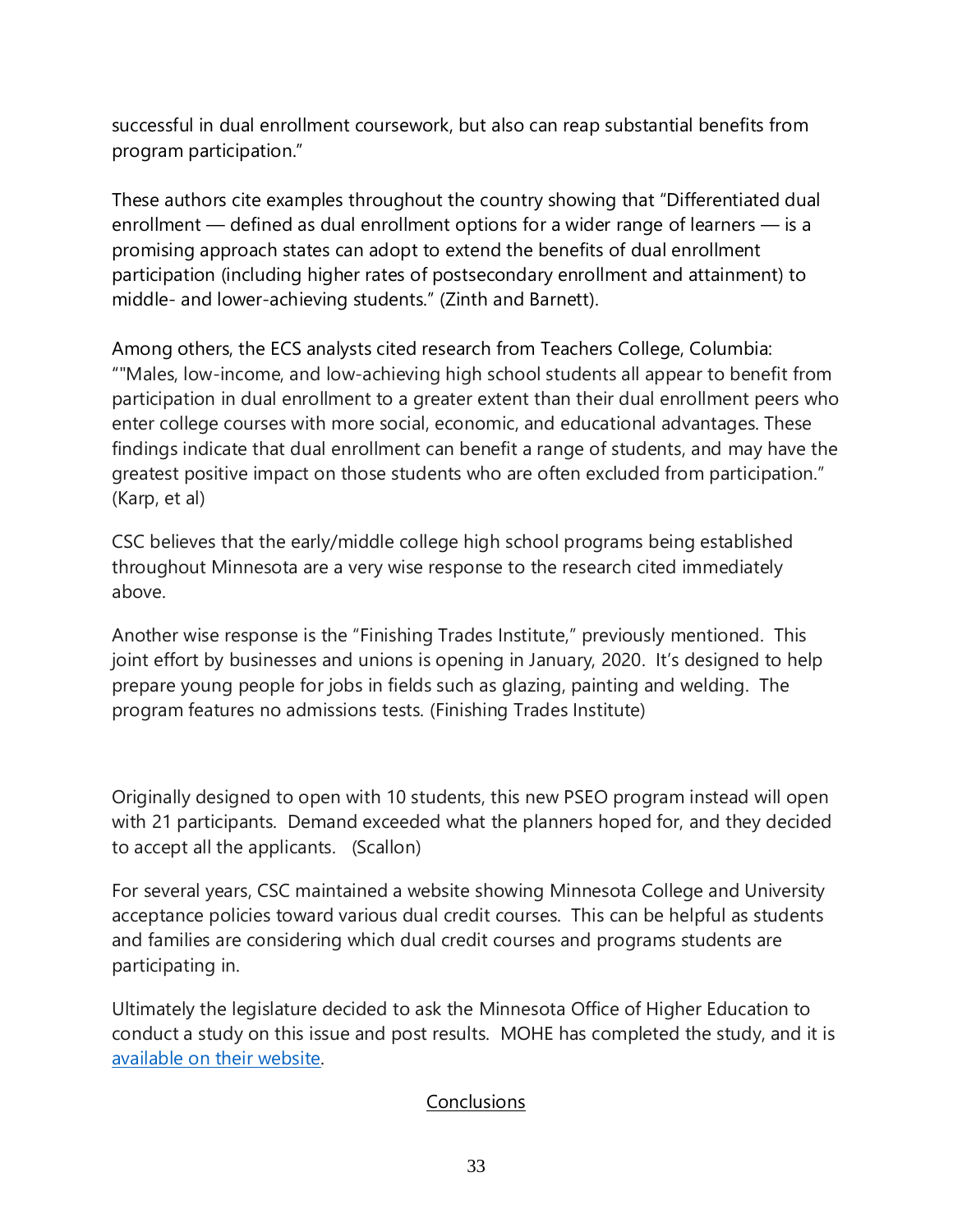- Not one of the 95 districts is proving all of the legislative required "up to date" information about PSEO – specifically the fact that high schools must allow students to use their technology to take PSEO courses.
- About half of the 95 districts aren't providing other "up to date" information.
- About 20 districts/charter have adopted policies or procedure that appear to be inconsistent with the PSEO legislation.
- Districts may not be providing all of the "up to date" information in part because the Minnesota Department of Education "PSEO recommended language does not included several recently adopted provisions.
- Finding district policies about dual credit and grade weighting policies was in some cases very challenging. This despite the fact that state law requires districts to post such information on their website.
- About 60% of the 95 districts studied do not weight grades, about 40% do.
- The amount of "weight" that various dual credit courses varies widely across the state.

#### Recommendations

- By February 1, MDE should revise, distribute and request that Minnesota districts, charters and advocacy groups share "up to date info" about PSEO
- MDE should check that by September 1, 2020, district & charter schools have posted up to date information.
- MDE should encourage districts/charters to link to Minnesota Office of Higher Education report about acceptance of various dual credit programs
- MDE should review examples of questionable practices described in this report, determine which are inconsistent with state law and share this information with Minnesota educators
- Districts/charters that by November 2020 aren't providing up to date information should face financial consequence.
- Districts and charters should either weight all courses equally or should weight all dual credit courses equally.
- District and charters should post their dual credit and grade weighting policies in a guidance/counseling section of their website.
- The Minnesota Legislature should modify existing legislation so that chartered public high schools serving predominantly "at risk" students may apply for "alternative program" status and thus may create "middle college programs.
- Minnesota colleges and universities should be more flexible in permitting a broader array of students to participate in college in the schools and PSEO.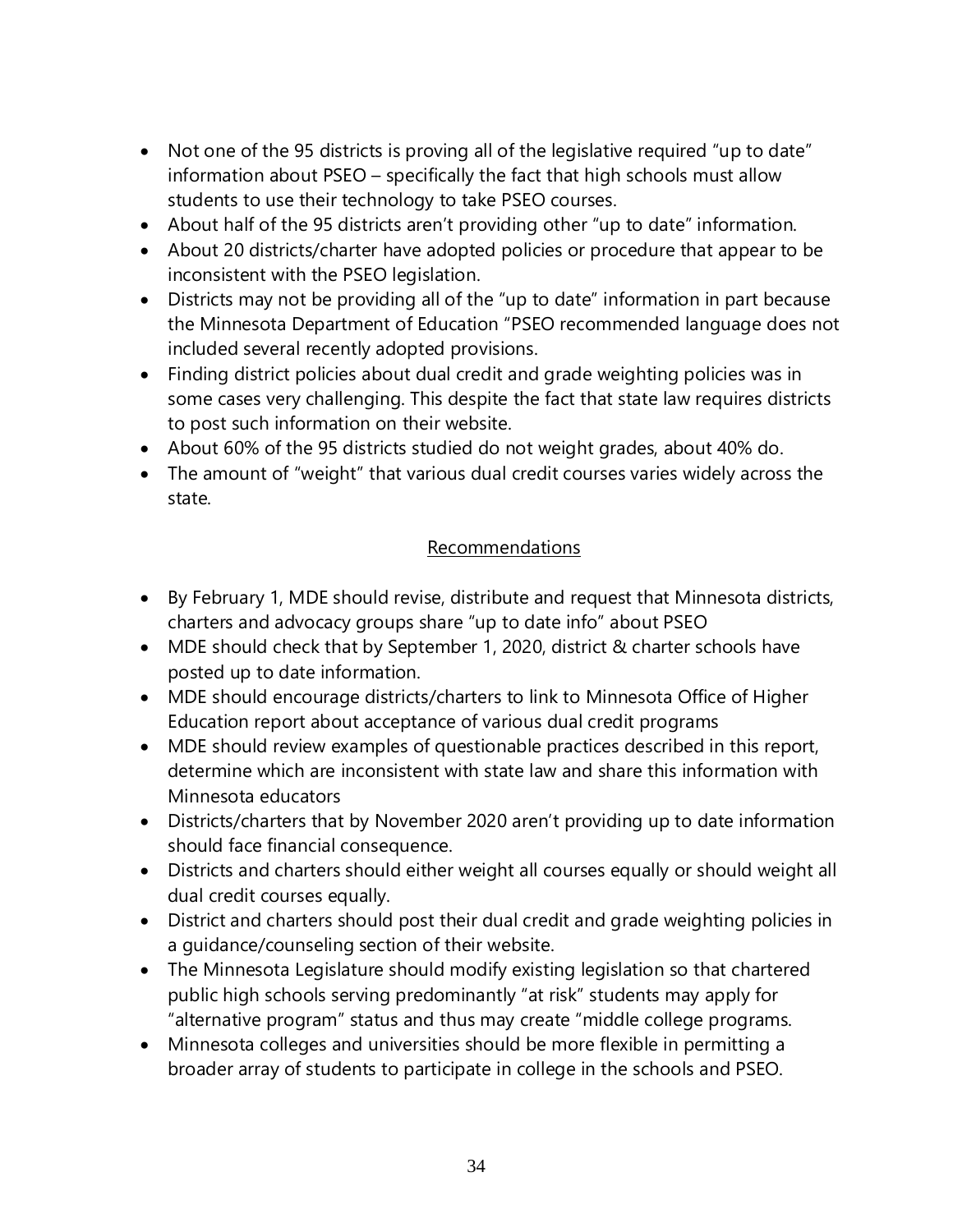- Over the next three-five years, the Legislature should commission an independent study to examine which early/middle college programs are producing the most progress. This research should be carefully structured so that programs enrolling similar populations of students are compared. The evaluation should seek to identify "best practices" that can be shared.
- Schools should be encouraged to post a link on their website to the [Minnesota](https://www.ohe.state.mn.us/mPg.cfm?pageID=2236)  [Office of Higher Education study on Dual Credit College Acceptance Policies.](https://www.ohe.state.mn.us/mPg.cfm?pageID=2236)

# Resources Cited

ACT, "Using Dual Enrollment to improve the educational outcomes of high school students," Iowa City, Iowa: Author, December, 2015, accessible at: [https://www.act.org/content/dam/act/unsecured/documents/UsingDualEnroll](https://www.act.org/content/dam/act/unsecured/documents/UsingDualEnroll%20ment_2015.pdf)  ment 2015.pdf

An, Brian P. "The Impact of Dual Enrollment on College Degree Attainment: Do Low-SES

Students Benefit?" Educational Evaluation and Policy Analysis, 2012

Billy, Carrie, "Tribal Colleges and Universities: Educating, Sustaining, Innovating, Engaging," presentation in St. Paul, Mn, October 9, 2014, accessible at [http://centerforschoolchange.org/wp-content/uploads/2014/10/Billy-updated-paper-](http://centerforschoolchange.org/wp-content/uploads/2014/10/Billy-updated-paper-AIHEC_Tribal-Colleges-and-Universities_10Oct2014.pdf)[AIHEC\\_Tribal-Colleges-and-Universities\\_10Oct2014.pdf](http://centerforschoolchange.org/wp-content/uploads/2014/10/Billy-updated-paper-AIHEC_Tribal-Colleges-and-Universities_10Oct2014.pdf)

Boyd, William Lowe, Hare, Deborah, and Nathan, Joe, "What Really Happened? Minnesota's experience with statewide public school choice programs," University of Minnesota Humphrey Institute Center for School Change, May, 2002. Accessible at: <http://bit.ly/1RwwlXq>

Cassellius, Brenda, Weekly Email to Superintendents, Minnesota Department of Education, Roseville, Mn, August 13, 2015,

Cassellius, Brenda, Weekly Email to Superintendents, Minnesota Department of Education, February 4, 2016, accessible:<http://bit.ly/1RlE4e8>

Colorado Department of Higher Education, "Effects of Concurrent Enrollment on College-Going and Remedial Education Rates of Colorado's High School Students," Denver: Author, March 27, 2014, available at [https://highered.colorado.gov/Academics/Concurrent/ConcurrentEnrollmentEffectsAnalysis\\_201](https://highered.colorado.gov/Academics/Concurrent/ConcurrentEnrollmentEffectsAnalysis_2014.pdf) [4.pdf](https://highered.colorado.gov/Academics/Concurrent/ConcurrentEnrollmentEffectsAnalysis_2014.pdf)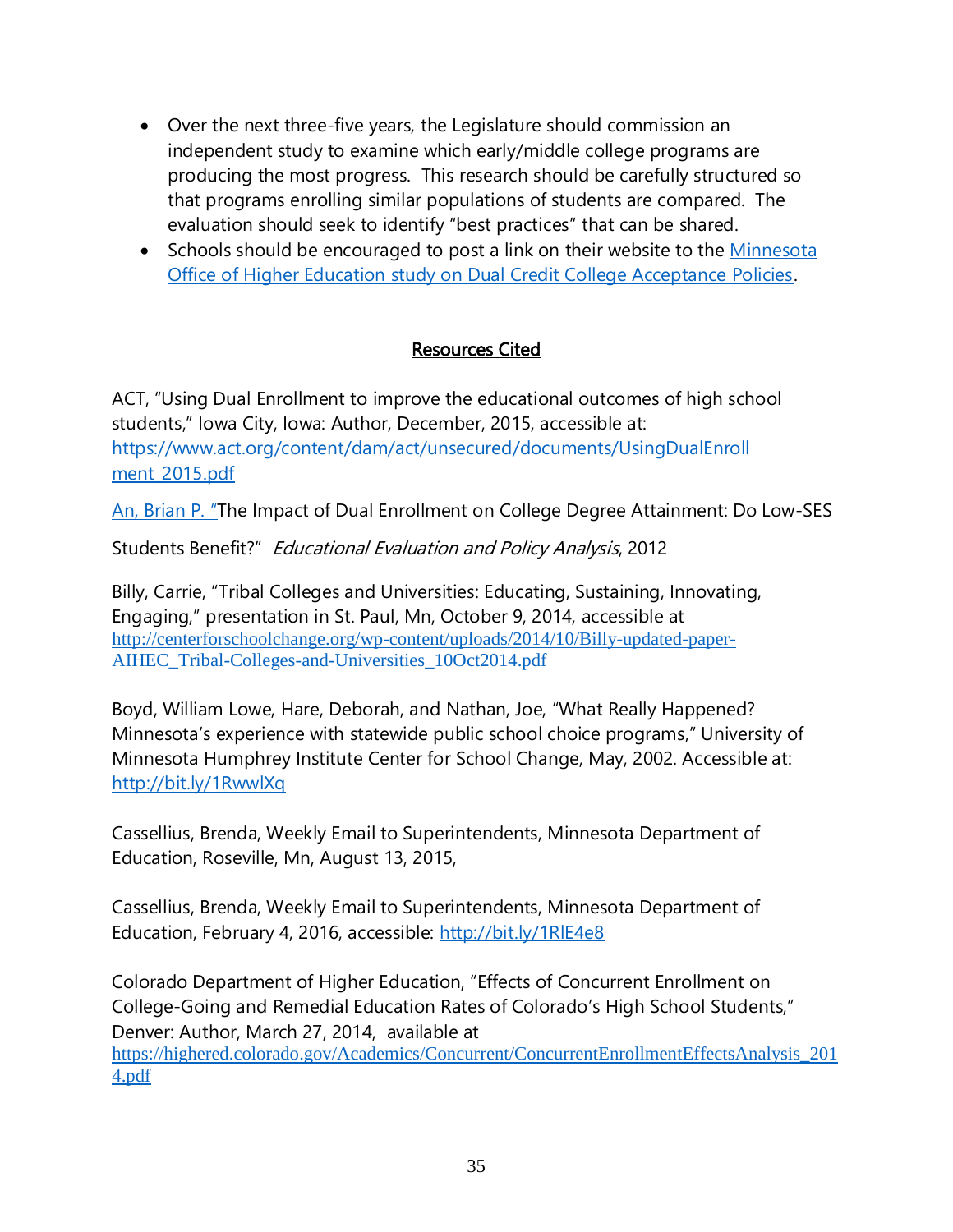Community College Research Center at the Teachers College of Columbia University, 2008,<http://ccrc.tc.columbia.edu/publications/dual-enrollmentstudent-outcomes.html>

Fergus, Meredith, Jennifer Trost, and Lisa Vu, Minnesota Department of Education, "Getting Prepared 2014," <http://www.ohe.state.mn.us/pdf/GettingPrepared2014.pdf>

Finishing Trade Institute, "PSEO Student Brochure,"n.d., retrievable at [www.ftium.edu](http://www.ftium.edu/)

Friedrich, Alex, "Seven Potential Pitfalls for high school students taking college 27 classes, " St Paul: Minnesota Public Radio, July 30, 2013, accessible at: [http://blogs.mprnews.org/oncampus/2013/07/seven-potential-pitfalls-for-highschool](http://blogs.mprnews.org/oncampus/2013/07/seven-potential-pitfalls-for-highschool-students-taking-college-classes/)[students-taking-college-classes/](http://blogs.mprnews.org/oncampus/2013/07/seven-potential-pitfalls-for-highschool-students-taking-college-classes/)

Gustafson, Marisa, Chao, Diana, and Nathan, Joe "Students and Families Need to Know about PSEO," St. Paul, Center for School Change, (August, 2015) retrievable at [http://centerforschoolchange.org/wp](http://centerforschoolchange.org/wp-content/uploads/2015/08/StudentsAndFamiliesNeedtoKnowFINAL-report.pdf)[content/uploads/2015/08/StudentsAndFamiliesNeedtoKnowFINAL-report.pdf](http://centerforschoolchange.org/wp-content/uploads/2015/08/StudentsAndFamiliesNeedtoKnowFINAL-report.pdf)

Hawkins, Beth, "Dual credit programs are pushing low performing students to complete high school — and college, "MinnPost, January 16, 2005, accessible at [http://www.minnpost.com/learning-curve/2015/01/dual-credit-programs-arepushing](http://www.minnpost.com/learning-curve/2015/01/dual-credit-programs-arepushing-low-performing-students-complete-high-school)[low-performing-students-complete-high-school](http://www.minnpost.com/learning-curve/2015/01/dual-credit-programs-arepushing-low-performing-students-complete-high-school)

Hughes, Katherine, Olga Rodriguez, Linsey Edwards, and Clive Belfield, in "Broadening the Benefits of Dual Enrollment, " New York City: Community College Research Center, Teachers College, Columbia University, July 2012, accessible at: <http://ccrc.tc.columbia.edu/publications/broadening-benefits-dualenrollment.html>

Institute for College Access and Success, "Student Debt and the Class of 2018 ," Accessible at [https://ticas.org/wp](https://ticas.org/wpcontent/uploads/2019/09/classof2018.pdf) [content/uploads/2019/09/classof2018.pdf](https://ticas.org/wpcontent/uploads/2019/09/classof2018.pdf)

Karp, Melinda, Juan Carlos Calcagno, Katherine L. Hughes, Katherine L. Dong, Wook Jeong and Thomas Bailey, "The Postsecondary Achievement of Participants in Dual Enrollment: An Analysis of Student Outcomes in Two States, Teachers College, Columbia University, Community College Research Center, October, 2007, Accessible at [https://ccrc.tc.columbia.edu/media/k2/attachments/dual-enrollment-student-outcomes](https://ccrc.tc.columbia.edu/media/k2/attachments/dual-enrollment-student-outcomes-brief.pdf)[brief.pdf](https://ccrc.tc.columbia.edu/media/k2/attachments/dual-enrollment-student-outcomes-brief.pdf)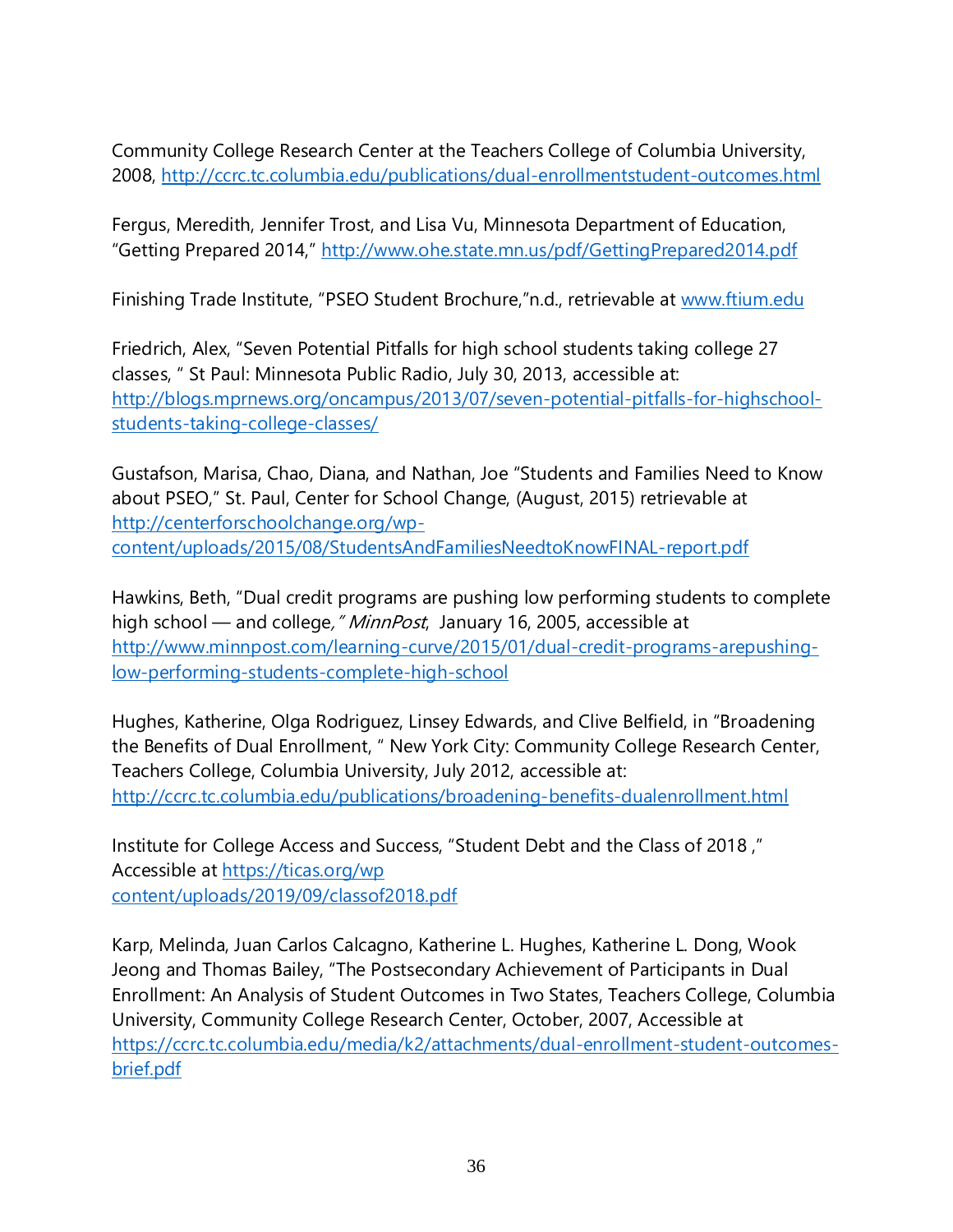Lange, C.M., and Ysseldyke, J.M., "Participation of Students with Disabilities and Special Needs in Postsecondary Enrollment Options," Minneapolis: University of Minnesota Enrollment Options for Students with Disabilities Project, 1991.

Lange, C.M., and Ysseldyke, J.M., "Participation of Students with Disabilities and Special Needs in Postsecondary Enrollment Options," Minneapolis: University of Minnesota Enrollment Options for Students with Disabilities Project, 1991.

Lonetree, Anthony, "Dual Credit Courses Proving Popular in St Paul," January 2, 2015, Star Tribune, accessible at<http://www.startribune.com/local/blogs/286248171.html>

Maruyama, Geoffrey and Julio Cabrera, Ronald Huesman, & Robert Bruininks, Forthcoming study, "Relations of Advanced Course-taking during High School with Post-secondary Academic Success" unpublished paper, University of Minnesota, Minneapolis.

Mason-Dixon Polling and Research, "Poll of Minnesota voters", unpublished report for Center for School Change, February, 2005.

Mazzoni, Tim L, "Slipping By: How Postsecondary Options for Minnesota High School Students were Legislated," Minneapolis: Center for Urban and Regional Affairs, University of Minnesota, 1986, Accessible at <http://www.cura.umn.edu/sites/cura.advantagelabs.com/files/publications/1>

Mazzoni, Tim L, "Slipping By: How Postsecondary Options for Minnesota High School Students were Legislated," Minneapolis: Center for Urban and Regional Affairs, University of Minnesota, 1986, Accessible at http://www.cura.umn.edu/sites/cura.advantagelabs.com/files/publications/16-5 issue.pdf 28

Mazzoni, Tim, "The Politics of Educational Choice in Minnesota," Politics of Education Association Yearbook, 1987, pp. 217-230.

Meyer, Heidi, email to the author, January 14, 2020.

Minnesota Court of Appeals, "Minnesota Federation of Teachers v. Mammenga," Decision by Minnesota Court of Appeals, April 28, 1992, available at <http://law.justia.com/cases/minnesota/court-of-appeals/1992/c0-91-2357.html>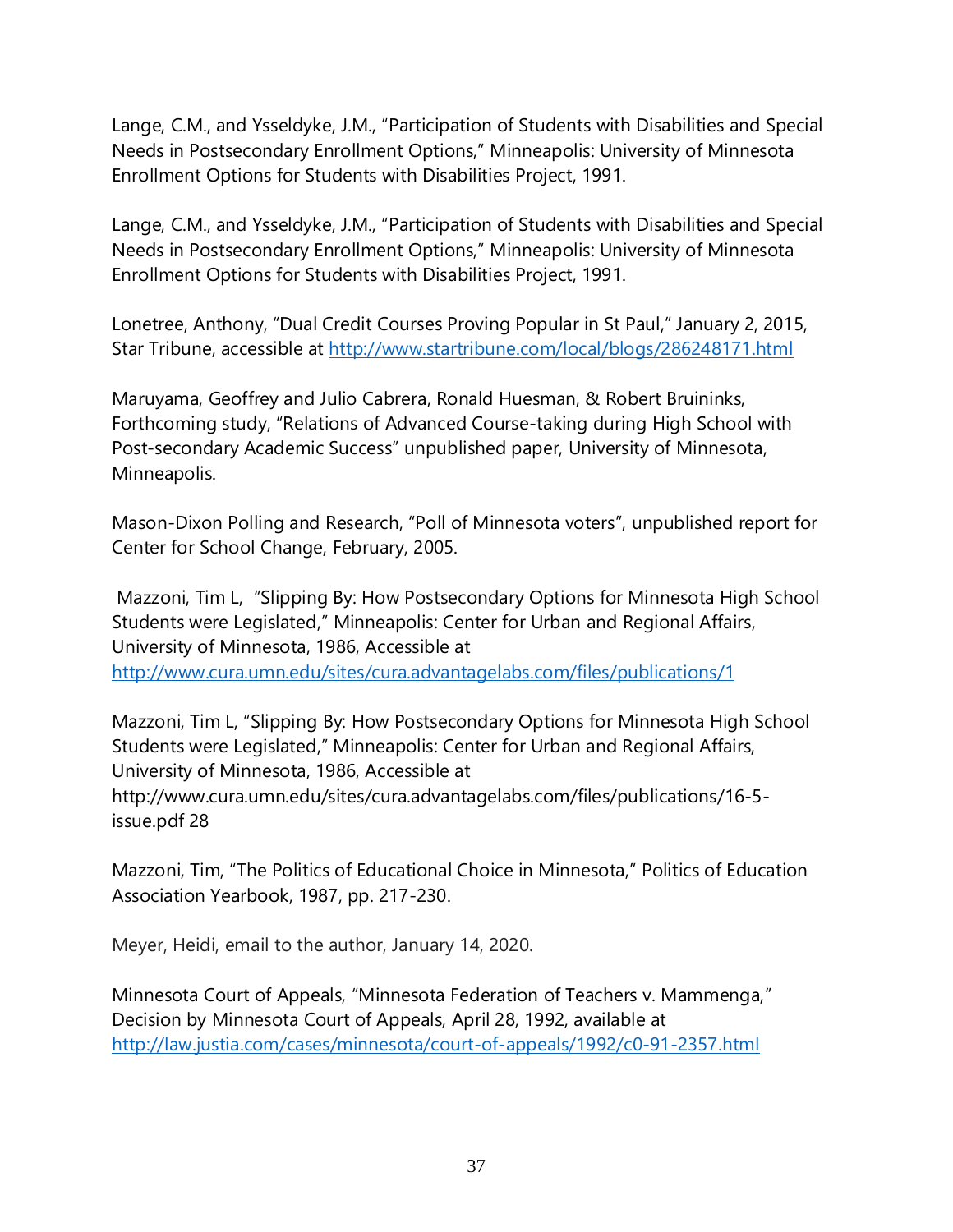Minnesota Department of Education, "Early/Middle College Identification Application," Roseville, Mn: Author, n.d.

Minnesota Department of Education, "Postsecondary Enrollment Options, List of State Approved Early/Middle College Programs, 2019-20." Accessible at <https://education.mn.gov/MDE/fam/dual/pseo/>

Minnesota Department of Education, "Rigorous Course Taking Legislative Report, FY 2014," Roseville, Mn: Author, February, 2015 Accessible at <http://education.state.mn.us/MDE/Welcome/Legis/LegisRep/>

Minnesota Office of Higher Education, "Dual Credit and Exam Based Credit Acceptance," St. Paul: Author, (no date); retrievable at <https://www.ohe.state.mn.us/mPg.cfm?pageID=2236>

Minnesota Statute 124D.09, Postsecondary Enrollment Options Act, available at <https://www.revisor.mn.gov/statutes/?id=124d.09>

Minnesota Statute 127A.42 "Reduction of Aid for Violation of State Law), retrievable at <https://www.revisor.mn.gov/statutes/cite/127A.42>

Nathan, Joe, "Students Ask for Equal Treatment," Stillwater Gazette, March 23, 2014, accessible at: [http://stillwatergazette.com/2014/03/23/column-students-askingfor](http://stillwatergazette.com/2014/03/23/column-students-askingfor-equal-treatment/)[equal-treatment/](http://stillwatergazette.com/2014/03/23/column-students-askingfor-equal-treatment/)

Nathan, Joe, Laura Accomando, and Debra Hare Fitzpatrick, "20 Years of Post-Secondary Enrollment Options in Minnesota," Minneapolis: Humphrey Institute, University of Minnesota Center for School Change, December, 2005, can be obtained at <http://www.hhh.umn.edu/img/assets/10160/PSEO2005.pdf>

Nathan, Joe, Pekala, Russell, Bush, Malik and Miller, John, "Progress and Problems with PSEO, St Paul: Center for School Change, (March 2016) retrievable at <http://centerforschoolchange.org/wp-content/uploads/2018/01/PSEO-16-FINAL.pdf>

National Research Center for Career and Technical Education, "Post-Secondary Achievement of Students in Dual Enrollment: An Analysis of Student Outcomes in Two States,"

Piccolo, Eugene, conversation with the author, January 15, 2020.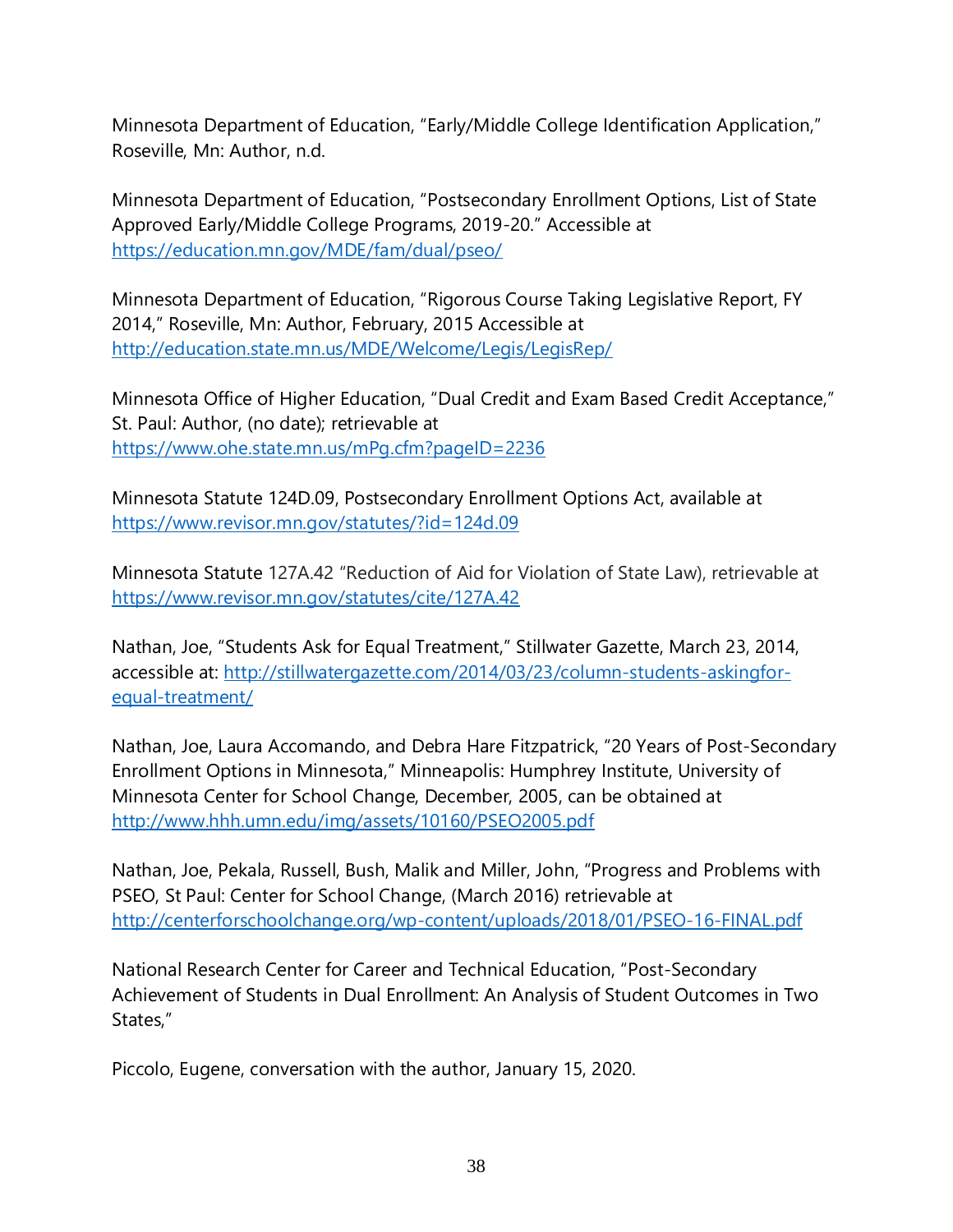Pompelia, Sarah, "Dual Enrollment Access, ", Denver, Education Commission of the States, (January 8, 2020) accessible at<https://www.ecs.org/dual-enrollment-access/>

Reinan, John, "College Courses for high school students become touchy subject in small Minn. Districts," Star Tribune (November 2, 2016) retrievable at [http://www.startribune.com/college-courses-for-high-school-kids-becomes-a-touchy](http://www.startribune.com/college-courses-for-high-school-kids-becomes-a-touchy-subject-in-tiny-fulda/399578001/)[subject-in-tiny-fulda/399578001/](http://www.startribune.com/college-courses-for-high-school-kids-becomes-a-touchy-subject-in-tiny-fulda/399578001/)

Struhl, Ben and Vargas, Joel, "Taking College Courses while in high school: A Strategy for College Readiness," Jobs for the Future, 2012, <http://bit.ly/1DAU4Du>

University of Minnesota National Research Center for Career and Technical Education, Minneapolis, October, 2007 Office of Legislative Auditor, "Postsecondary Enrollment Options Program," St. Paul, Minnesota: author, March 1996, Accessible at: [www.auditor.leg.state.mn.us/ped/1996/pe9605.htm](http://www.auditor.leg.state.mn.us/ped/1996/pe9605.htm)

Walker, Karen, "Research Brief: Advantages and Disadvantages of Grade Weighting," Education Partnerships, Inc. (2004) Retrievable at <https://files.eric.ed.gov/fulltext/ED538704.pdf>

What Works Clearinghouse, "Dual Enrollment Programs," Washington, D.C: US Department of Education Institute of Education Sciences, (February, 2017) Retrievable at [https://ies.ed.gov/ncee/wwc/Docs/InterventionReports/wwc\\_dual\\_enrollment\\_022817.pd](https://ies.ed.gov/ncee/wwc/Docs/InterventionReports/wwc_dual_enrollment_022817.pdf) [f](https://ies.ed.gov/ncee/wwc/Docs/InterventionReports/wwc_dual_enrollment_022817.pdf)

Wehrwein, Austin, "Critics Assailing Minnesota Choice Plan," *Education Week*, October 23, 1985, p. 1

Williams, Julie, email to the authors, March 30, 2015

Zinth, Jennifer Dounay, "Dual Enrollment: A strategy to improve college-going and college completion among rural students, "Denver: Education Commission of the States, June, 2014. Accessible at<http://www.ecs.org/clearinghouse/01/12/61/11261.pdf>

Zinth, Jennifer and Barnett, Elisabeth, "Rethinking Dual Enrollment to Reach more Students," Denver: Education Commission of the States, April 30, 2018, retrievable at <https://www.ecs.org/rethinking-dual-enrollment-to-reach-more-students/>